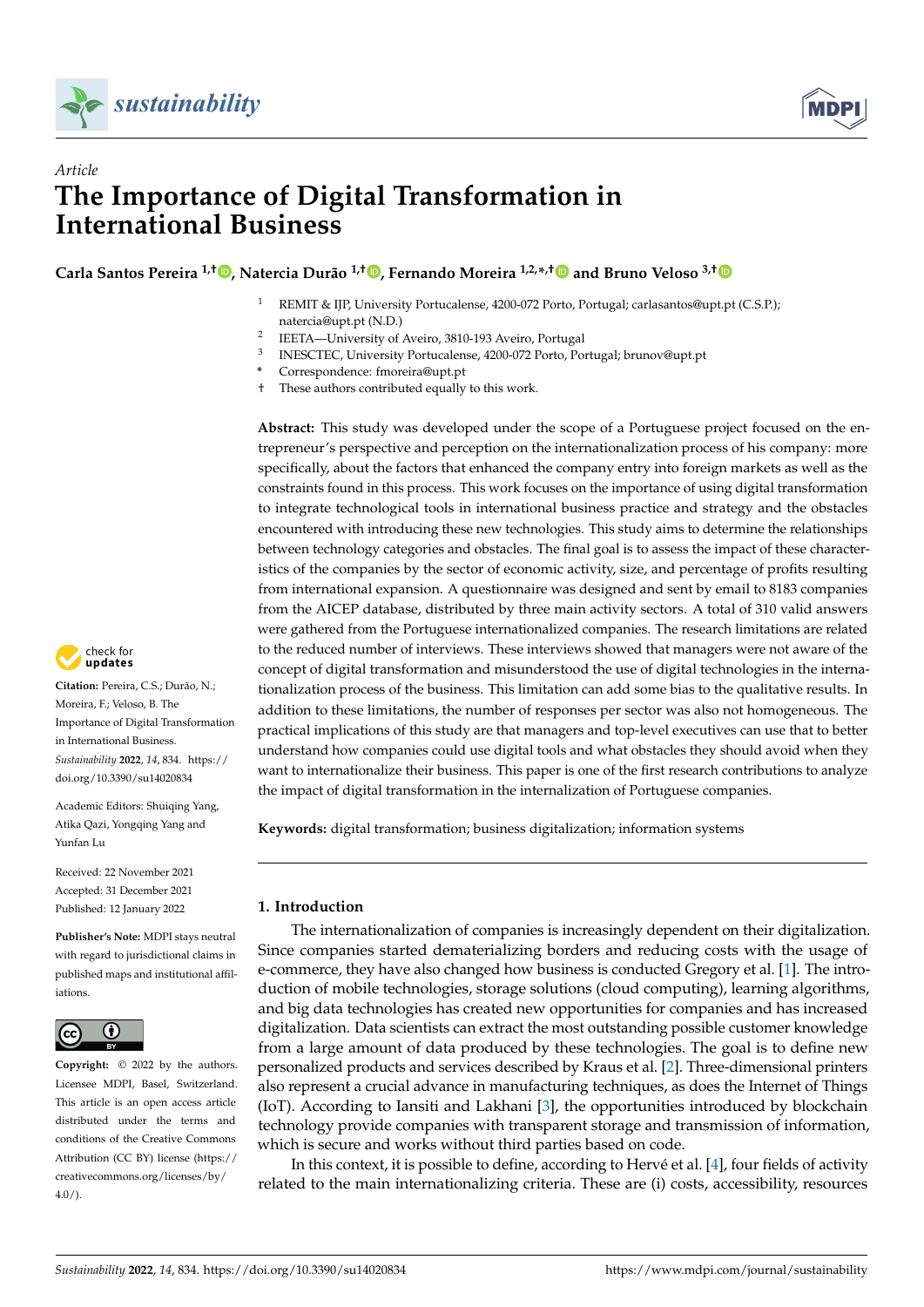and competencies; (ii) market knowledge; (iii) distance and location; and (iv) relational competencies and partner networks.

Technologies listed above have greater or lesser relevance in all the fields of activity previously mentioned. These technologies are always present when the companies want to become more international and more competitive. For the first criteria, the use of IoT described by Strange and Zucchella [\[5\]](#page-22-4), and virtual reality (VR)/augmented reality (AR) technologies are good examples of tools to reduce production costs and to have the potential to influence organizations and employees dramatically. For the second criteria, Neubert [\[6\]](#page-22-5) shows that capturing and disseminating large amounts of data can accelerate internationalization. Processing these data allow, through predictive algorithms, to assess the current conditions of the company, as well as the possible attractiveness of new markets where it intends to conduct its activity. The authors also add that, based on the volume of data, it is also possible to use advanced data-mining techniques, such as machine learning, for decision making. Artificial intelligence and statistical approaches can help companies build more adequate internationalization strategies.

On the other hand, in Strange and Zucchella [\[5\]](#page-22-4), it is shown that in machine-to-machine and machine-to-human interaction, IoT facilitates product customization. In addition, threedimensional (3D) printers provide customers with more significant influence over the design of their products and the control of manufacturing origins. Regarding the third criteria, according to Coviello et al. [\[7\]](#page-22-6), it is possible to develop a large community of users and create partnerships with local companies via platforms. Finally, for the last criterion, it is possible to highlight, according to Coviello et al. [\[7\]](#page-22-6) and Strange and Zucchella [\[5\]](#page-22-4), the sharing of data between partners to reach target networks and to make sustainable use of social networks and mass media. The goal is to get feedback on products and even as local manufacturers.

According to Kraus et al. [\[8\]](#page-22-7), digitalization is changing businesses worldwide because of globalization. In recent decades, the pressure for business has increased to change radically; the emergence of global businesses, such as Uber, Airbnb, among others, can be highlighted, which sustain their globalization through technology and the proposal of innovative business models. White [\[9\]](#page-22-8) shows that it is possible to find an efficient integration through the digitalization of processes and collaboration tools. In this context, the importance of digital transformation (DT) has increased (Bouncken et al. [\[10\]](#page-22-9)) and virtually affects all segments of the business (Hess et al. [\[11\]](#page-22-10), Bouwman et al. [\[12\]](#page-22-11)). To the best of our knowledge, there are only six studies that were carried out for Portuguese SMEs companies (Alves [\[13\]](#page-22-12)). The present study aims to find out the perception of the Portuguese entrepreneurs about the internationalization process of their companies, more specifically, the importance of using DT to integrate technological tools in international business practice and strategy and the obstacles encountered with introducing these new technologies.

According to Muthuraman [\[14\]](#page-22-13) and Isensee et al. [\[15\]](#page-22-14), the digitalization processes have become part of every aspect of business with a major impact on business growth and sustainable development. Bai et al. [\[16\]](#page-22-15) describe digitalization and sustainability as a good practice that should be part of strategic plans for organizations. Denicolai et al. [\[17\]](#page-22-16) presents some findings indicating that sustainability is going to become a competitive driver for those SMEs having an international orientation. Sustainability issues on SMEs have also gained further attention in "the new normal" era, confirming that there are two dimensions—digitalization and sustainability [\[18\]](#page-22-17).

To validate and measure the reliability of constructs, Cronbach's alpha was applied, mainly, because it is the common test for internal reliability of latent constructs suggested by Malhotra et al. [\[19\]](#page-22-18). The results show that all constructs were satisfied. In other words, we want to find out whether these variables, whatever the sector, size, and rate of profits resulting from global growth, can result in competitive advantages for the internationalization of business.

This paper follows the following structure: Section [2](#page-2-0) presents the background concepts involved in this study. Section [3](#page-5-0) reviews the central literature for business digitalization. Section [4](#page-7-0) is devoted explicitly to the proposed methodology, and Section [5](#page-8-0) presents the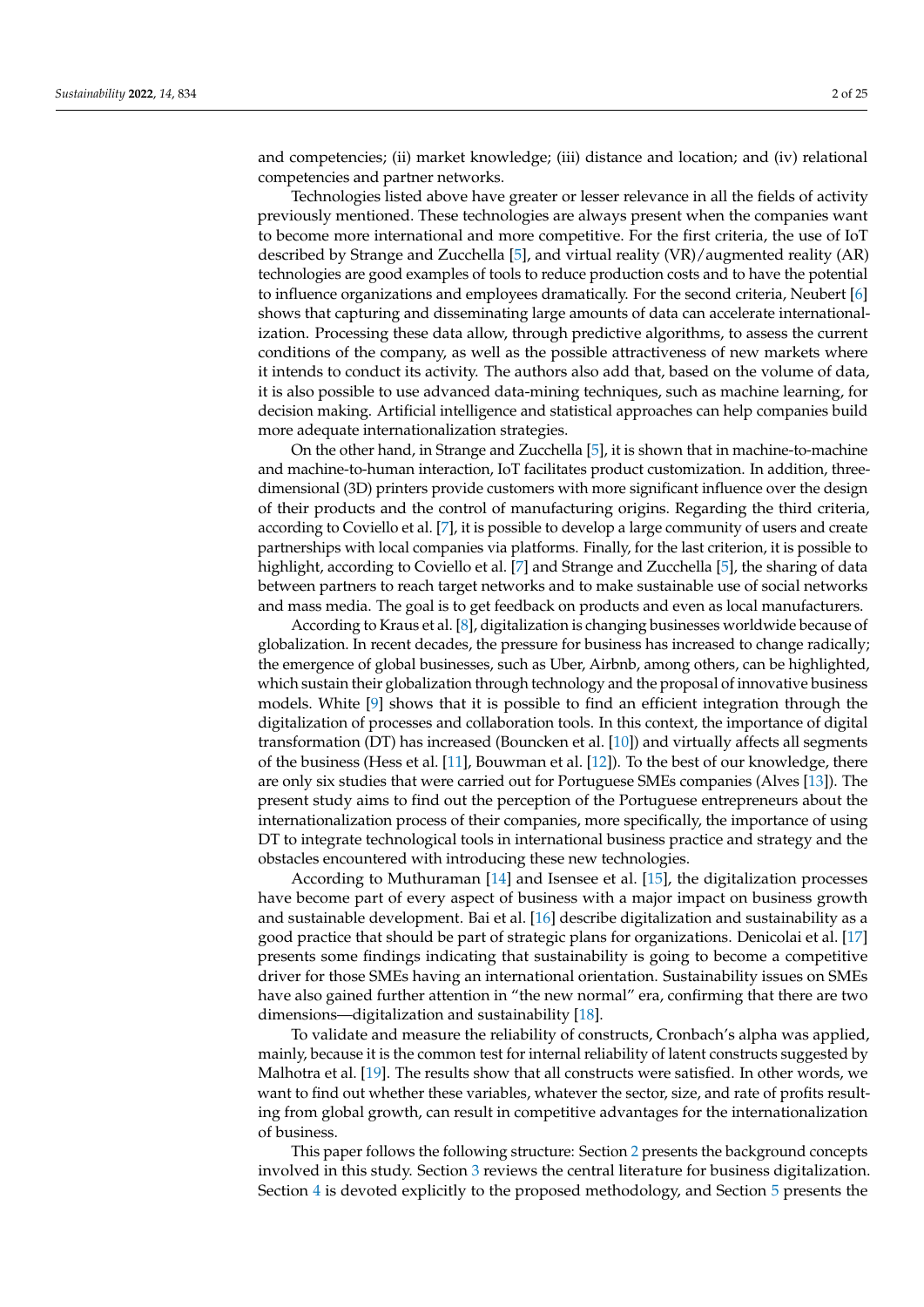obtained results as well as the discussion. Finally, in Section [6,](#page-19-0) we conclude with final remarks and envision potential future research directions.

#### <span id="page-2-0"></span>**2. Background**

According to Sestino et al. [\[20\]](#page-22-19), digitalization blurs the boundaries between technology and management (facilitating new business models integrated into digital environment concepts, methods and tools that lead to the DT).

#### *2.1. Digitalization*

Digitalization within a business context is a concept of more automatic and digital operations. All data are transferred to computer systems and become more accessible. Thus, the development of automation enabled by robotics and artificial intelligence brings the promise of higher levels of productivity and also better efficiency, security, and convenience described by Company and Manyika [\[21\]](#page-22-20), as well as, according to Valenduc and Vendramin [\[22\]](#page-22-21), transforming the world of work, creating new types of digital or virtual work. This digitalization, according to Huckstep [\[23\]](#page-22-22), is transforming entrepreneurship in two ways. The first transformation is the inconstant location of entrepreneurial opportunities in the economy, and the second is the transformation of entrepreneurial practices themselves. The same author uses the term "digital disruption" to describe the transformational impact of digital technologies and infrastructures on how the business, economy, and society operate. This digital disruption creates opportunities for small medium enterprises (SMEs) to grow and internationalize. If they do not follow the digitalization trend, they will fall behind their competitors, eventually leading to their closure, for example, with Kodak.

#### *2.2. Digital Transformation*

Gong and Ribiere [\[24\]](#page-22-23) created a unified definition of DT because, up to the time of the publication, there were 134 definitions. They present the following unified definition of digital transformation: "A fundamental change process, enabled by the innovative use of digital technologies accompanied by the strategic leverage of key resources and capabilities, aiming to radically improve an entity and redefine its value proposition for its stakeholders".

Companies that present disruptive digital business models (Google, Tesla, Apple, Amazon, Netflix, Uber, and Airbnb, among others) use the most recent technologies (cloud computing, Internet of Things (IoT), big data analytics, and machine learning) that have been supporting and driving DT. As concrete examples presented by Oswald and Kleinemeier [\[25\]](#page-23-0), the business model of Uber and Airbnb is entirely digital and uses the mentioned technologies. Another example is the change seen in the television and film industry with the emergence of companies such as Netflix and HBO that use streaming services. These organizations could gain access to the global market because they strategically leveraged their resources and capabilities (using the suitable means, that is, the right technologies) to recreate value (having a far-reaching impact reaching all parts of the world). It allows them to adapt to changes in customer preferences and market dynamics, as is happening in this pandemic that we are currently experiencing.

All organizations/companies (organization, business network, industry, and society) have valuable digital assets, whether they are data or functionality, but resources (human, financial, and knowledge) and capabilities (digital capabilities and dynamic resources) are the strategic assets for initiating or accelerate DT, leveraging, reusing, combining, and sharing with stakeholders. Zavery [\[26\]](#page-23-1) describe DT as not about using digital technologies themselves, launching more mobile apps or migrating to the cloud or enjoying machine learning or most of the other finite things that people associate with it. Nevertheless, the strategic leverage of resources and capabilities radically improves an organization/company and redefines its value proposition for stakeholders. Preferences and market dynamics are happening in this pandemic that the world is currently experiencing.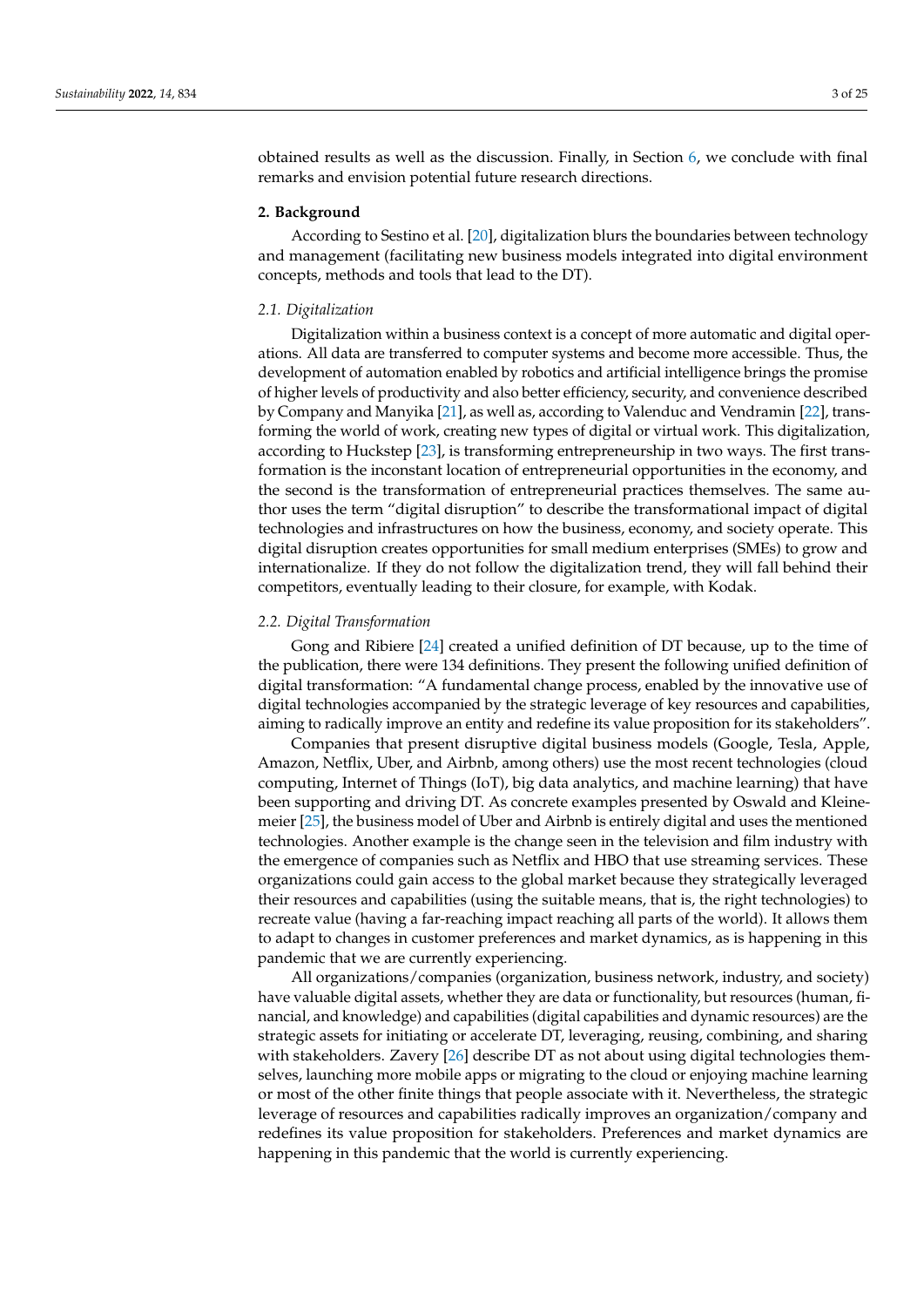#### *2.3. Internationalization*

Beneki et al. [\[27\]](#page-23-2) describe internationalization as a "means that a company acts in one or several foreign markets and thus develops its activities in an international context". The authors also explain that internationalization helps companies to have a competitive advantage in doing business abroad. This competitive advantage appears with the advent of globalization and the knowledge economy, allowing the establishment of strategies that increase the internationalization of companies, especially SMEs. However, SMEs are generally limited in their resources and international experience.

Internationalization is an essential source for the company's growth and to improve its performance. For example, there was a clustering of internationalization in large organizations in the past, but the internationalization strategy of SMEs started to increase when digital technologies allowed them easy access to other types of markets. These technologies increased the speed of internationalization and created the global recognition of opportunities, as evidenced by trends in using these means to promote, communicate and reach various partners. Thus, internationalizing has become a competitive necessity for many companies, allowing their survival and growth under challenging conditions, such as globalization and in the middle of the knowledge economy.

#### *2.4. Digital Business Transformation*

The digital transformation of the business, according to Schwertner [\[28\]](#page-23-3), is the application of technology to build new business models, processes, software, and systems that result in higher profits, more significant competitive advantage, and greater efficiency. Companies achieve this goal by transforming business processes and models, enhancing the efficiency and innovation of the workforce, and customizing the experiences of customers/citizens. Among companies where cloud, mobile, social, and big data technologies (key pillars of DT) are critical parts of their infrastructure, these technologies are already profitable, on average, have higher revenues, and have achieved a higher market valuation than competitors, without an appropriate view of usage aligned with their strategy. However, as with any emerging technology, significant challenges are associated with cloud, mobile, social, and big data initiatives. The main risks that prevent its wider adoption are data security issues, legal issues, lack of interoperability with existing information technology (IT) systems, and lack of control, which can somehow, in the initial phase, delay the digital transformation of the business and, as a consequence, slow down the internationalization of the business.

#### *2.5. Digital technologies*

#### 2.5.1. 5th Generation (5G) telecommunications

5G wireless communications meet the challenges that large-scale complex network connections pose. These networks have extremely low latency, greater capacity, and improved data transmission speed, using millimeter higher frequency waves than existing networks (Simkó and Mattsson [\[29\]](#page-23-4)). The transmission latency and the download speed of these networks are much better than those of previous generations (3G and 4G). In the first case, it allows a much lower transmission latency (Samsung [\[30\]](#page-23-5)), and in the second case, it can increase the download speed by 20 times (Nordrum et al. [\[31\]](#page-23-6)), which substantially improves the service provided to end users.

## 2.5.2. The Internet of Things (IoT)

The number of mobile devices has exceeded the number of the global population (Simkó and Mattsson [\[29\]](#page-23-4)). In this way, there is an increased interconnection between devices and machines, maintaining connections without direct human intervention. This network is known as the IoT to differentiate it from the traditional internet connecting people. It is the network of physical objects incorporated with sensors and transmitting and processing data, communicating with other machines or humans, being often automated. Nowadays, networks connect individuals, but as individuals begin to use monitoring devices, such as smartwatches, smart homes, mobile payments, and travel in smart cities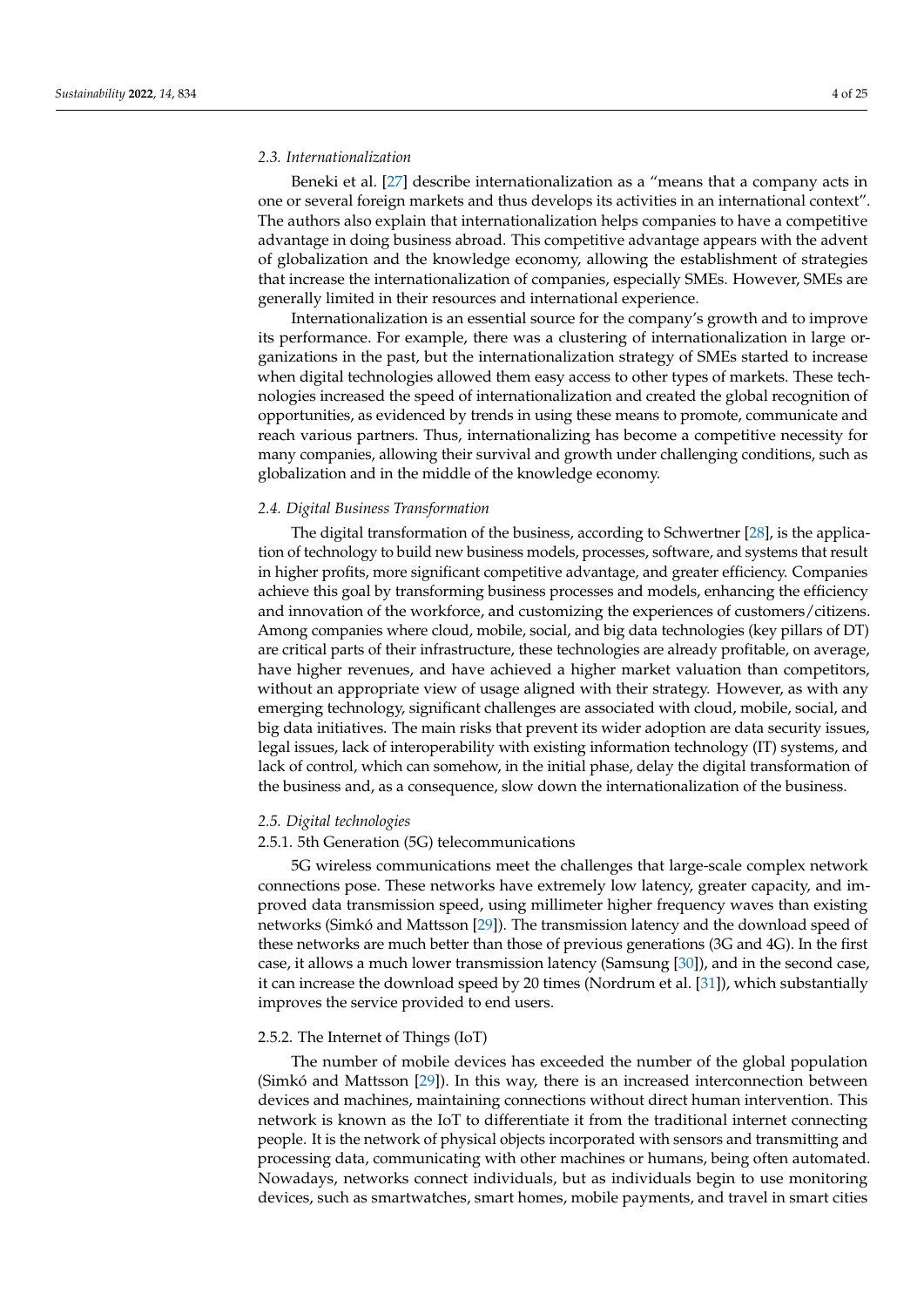with driverless cars, the capacity required of networks is growing exponentially. All this connectivity requires that communication infrastructures be improved, and 5G will support this ubiquitous connectivity and enable IoT, connecting virtually all aspects of human life. Connected devices will reach around 500 billion, about 59 times the projected human population, by 2030, when mass marketing of 6G is expected (Newsroom [\[32\]](#page-23-7)).

## 2.5.3. Artificial Intelligence and Important Subareas

The concept of artificial intelligence (AI) proposed by McCarthy et al. [\[33\]](#page-23-8) appeared for the first time in 1956, and the authors stated that: "The study is to proceed based on the conjecture that every aspect of learning or any other feature of intelligence can in principle be so precisely described that a machine can be made to simulate it". Since then, there has been a significant evolution in this activity area, where the machine learning (ML) developed by Samuel [\[34\]](#page-23-9) appeared as a subarea. The focus of this technique is on systems learning automatically from experience instead of being programmed. In the 1980s, ML demonstrated great potential in computational forecasting and predictive analysis (Bengio et al. [\[35\]](#page-23-10)). Deep learning (DL), a subarea of ML, allows studying the underlying resources in data from various processing layers using neural networks, similar to the human brain (Goodfellow et al. [\[36\]](#page-23-11)). As of 2010, DL has attracted immense attention in many fields, especially image recognition and speech recognition (Ferreira et al. [\[37\]](#page-23-12), Schmidhuber [\[38\]](#page-23-13)).

# 2.5.4. Augmented and Virtual Reality

Virtual reality (VR) will significantly impact society when 5G and later 6G emerge. Technology has a widespread presence since it will provide the technical conditions, namely the communications infrastructures, that will allow users to interact with the simulated elements practically in real time. Augmented reality (AR), in which computer-aided information is generated and graphically augmented for display in real time, may also have vast implications in any sector of activity. VR creates a digital experience in which the user's environment is immersive. The user usually wears an immersive headset that limits peripheral vision in the VR environment. AR combines digital information with real-world environmental data, allowing users to simultaneously interact with digital images and view the real physical environment. AR integrates virtual objects in real-world space, while VR generally blocks information from the real environment and transports users to a simulated virtual world (Cipresso et al. [\[39\]](#page-23-14)).

#### 2.5.5. Big Data and Associated Analytics

As discussed in Chen et al. [\[40\]](#page-23-15), on the one hand, big data is considered an abstract concept, and, on the other hand, the academic and industrial communities have different views on the definition (Team et al. [\[41\]](#page-23-16)). However, some definitions have appeared over time, namely by Apache Hadoop, IBM, McKinsey & Company, and IDC. Though introduced by Doug Laney in 2001, the first definition was of the 3Vs model (volume, velocity, and variety) (Gantz and Reinsel [\[42\]](#page-23-17)). This definition has changed, and in 2011, IDC defined big data as follows: "Big data technologies describe a new generation of technologies and architectures, designed to economically extract value from huge volumes of a wide variety of data, by enabling the high-velocity capture, discovery, and analysis" (Labrinidis and Jagadish [\[43\]](#page-23-18)). This definition implied a change from the 3Vs model to a 4Vs model with the inclusion of value (tremendous value but very low density).

#### 2.5.6. Cloud Computing

The basic definition of cloud computing is described by Armbrust et al. [\[44\]](#page-23-19) and is given as follows: "Cloud computing refers to both the applications delivered as services over the Internet and the hardware and systems software in the data centres that provide those services". The services themselves have long been referred to as software as a service (SaaS). Some providers use infrastructure as a service (IaaS) and platform as a service (PaaS) to describe their products. While realizing that the definition may vary, Ochian et al. [\[45\]](#page-23-20)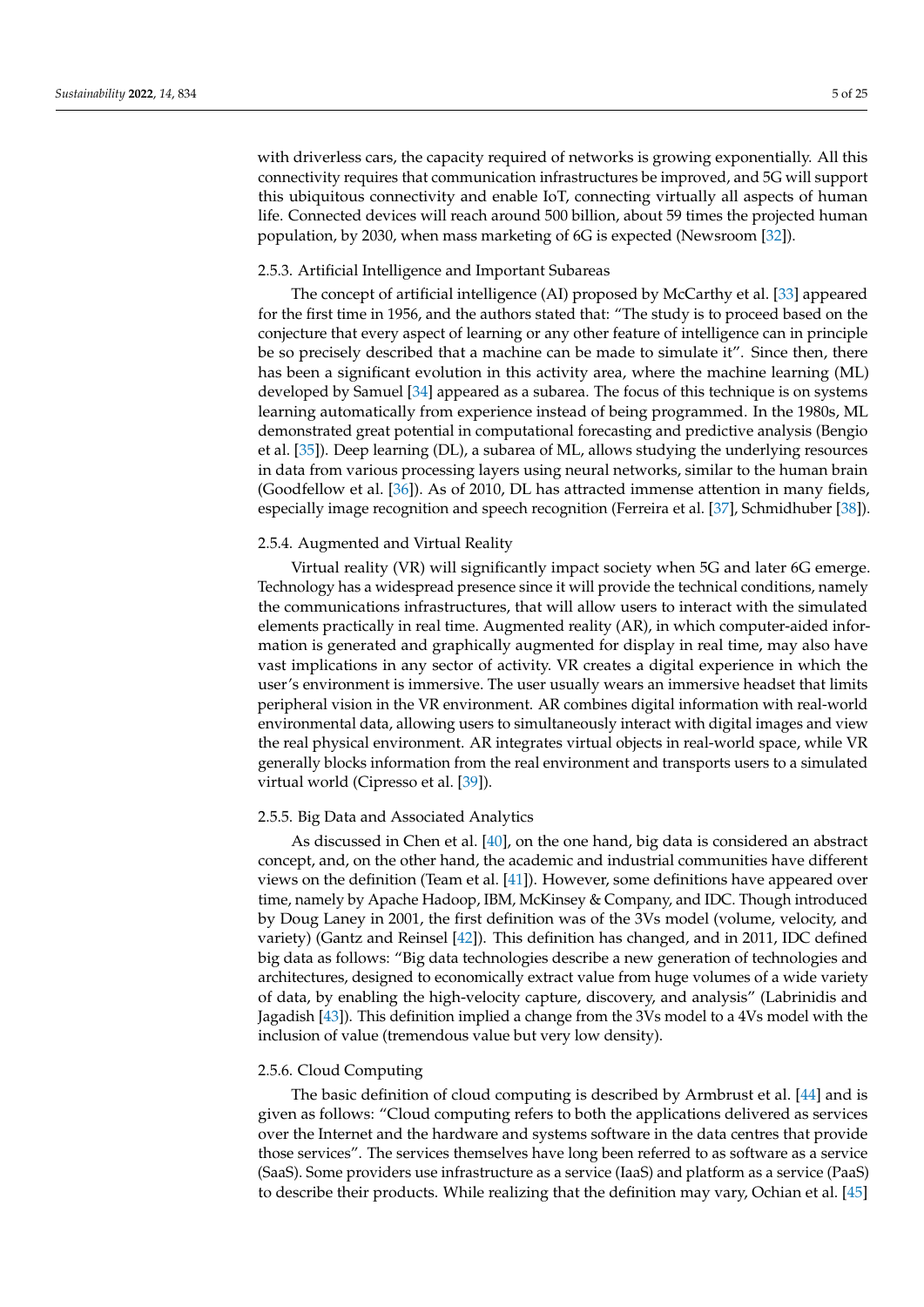describe cloud computing "as a mechanism for generating ubiquitous access to a pool of convenient, on-demand computing resources (compute, storage, platform, application, and services) through a web interface with low administration overhead and the least intervention from a cloud service provider". Providers such as Amazon, Google, and Microsoft support this new paradigm. Microsoft offers SaaS, PaaS, and IaaS cloud packages to end users. Regarding the advantages of the implementation of the cloud computing paradigm, Uhl and Gollenia [\[46\]](#page-23-21) put forward the following enhancers for organizations: "(i) Increase user mobility by a ubiquitous approval of information on any device; (ii) Flexibility and cost savings by eliminating the need for heavy local installations of end-user applications and high-powered client computers; and (iii) Boost your business by the shift from fixed costs to variable costs".

#### <span id="page-5-0"></span>**3. Theoretical Foundation**

Knight and Cavusgil [\[47\]](#page-23-22) argue that it is not enough to have digital technology and the necessary strong strategic market orientation; they also need to have distribution networks and market knowledge, among others, which can be obstacles to the companies and compromise the internationalization process. However, according to Dethine et al. [\[48\]](#page-23-23), the market, with an increasing level of demand, means that the internationalization strategy is closely associated with digital transformation.

It is possible to automate processes and assist in business internationalization with digital technologies as long as they are appropriately incorporated. In this context, Sebastian et al. [\[49\]](#page-23-24) show how social technologies, mobile technologies, analytics, clouds, and the Internet of Things (IoT) are considered new digital technologies. Similarly, White [\[9\]](#page-22-8), state that cloud services are a significant technology development that adds value, especially to digital workplaces, providing location-independent access. Moreover, the research conducted by Bondar et al. [\[50\]](#page-23-25) shows that traditional systems engineering and management approaches are inadequate and insufficient for a system of systems (SoS). The advances in network communication and human–machine interface demand reliable interoperability between component systems in a SoS environment because traditional functional decomposition is no longer valid. In complement, the data technologies (new database technologies to NoSQL, in-memory, distributed file systems, or blockchain; IT infrastructure can be local, on-premise, cloud, serverless or employing edge computing; data analytics—data mining and predictive analysis; big data techniques; artificial intelligence—rule-based systems, machine learning, neuronal networks and general artificial intelligence; and information security techniques) could be used to increase the potential of digital technologies in internationalization (Pousttchi et al. [\[51\]](#page-23-26)).

The combination of capabilities developed by companies and capabilities provided by digital technologies allow companies to establish new internationalization strategies. The above-mentioned obstacles that limit the desired internationalization, as discussed by Westerman et al. [\[52\]](#page-23-27), Bharadwaj et al. [\[53\]](#page-23-28), Pagani [\[54\]](#page-23-29), Kane et al. [\[55\]](#page-23-30), Ross et al. [\[56\]](#page-23-31) and Sebastian et al. [\[49\]](#page-23-24). Additionally, according to Knight [\[57\]](#page-24-0), the effect of the globalization of companies performance through the impact of digitalization must be considered in international entrepreneurship, as shown in several studies (Bouwman et al. [\[12\]](#page-22-11), Foroudi et al. [\[58\]](#page-24-1)).

According to Hervé et al. [\[59\]](#page-24-2), research has shown that companies need to adopt "an entrepreneurial orientation by being innovative, proactive, and risk-taking in their decisions" to make a difference in international markets to achieve a more successful internationalization. In parallel to the attitude described above, according to Nambisan [\[60\]](#page-24-3) "technologies are creating more fluidity and nonlinearity in entrepreneurial processes and activities across time and space". This is an area of intense activity as can be seen from the large number of studies carried out (Neubert [\[6\]](#page-22-5), Hannibal and Knight [\[61\]](#page-24-4), Ojala et al. [\[62\]](#page-24-5), Stallkamp and Schotter [\[63\]](#page-24-6), Watson IV et al. [\[64\]](#page-24-7), Wittkop et al. [\[65\]](#page-24-8) and Enjolras et al. [\[66\]](#page-24-9)).

Alves [\[13\]](#page-22-12) presents a biometric study on the impact of digitalization on SMEs international strategies, and one of the topics studied is the "Number of publications by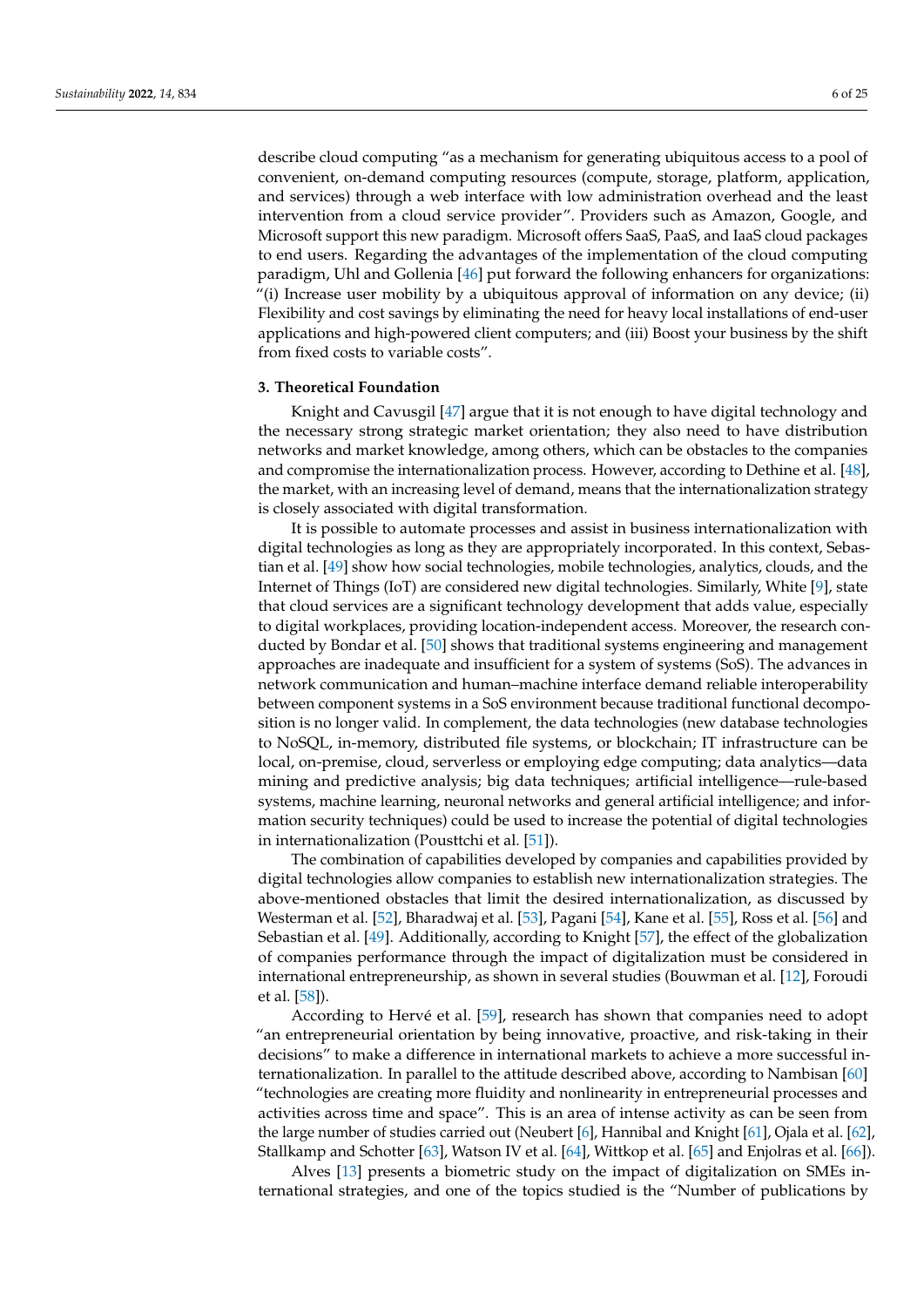geographical focus". According to the same author, "Most papers focused on only one country. Only 27 publications focused on two or more countries—16.67%. In total, 55 countries were analyzed 347 times, in which 82% were European Countries, followed by the Asian continent with 13%, America with 4%, and, finally, Africa with 1%. The other continents were not part of our database's publications (Alves [\[13\]](#page-22-12), p. 41), and the same work showed only six papers in Portugal (Alves [\[13\]](#page-22-12), p. 42). The primary geographic focus has been on European countries, emphasizing Italy and Germany. However, all papers are target SMEs.

The present study aims to find out the perception of the Portuguese entrepreneurs about the internationalization process of their companies. In other words, we want to know if these variables, whatever the sector, size, and rate of profits resulting from global growth, can result in competitive advantages for the internationalization of business.

Although a lot of research has been done in the last decade (Alves [\[13\]](#page-22-12)) in this field (internationalization, business, and digital transformation), some authors Verhoef et al. [\[67\]](#page-24-10) have identified 21 open research questions. The four-research question is justified with all the research questions mentioned and the studies gap on Portuguese companies in general. We define the following research questions (see Figure [1\)](#page-6-0) to assess the importance of using digital transformation in international business practice and strategy.

<span id="page-6-0"></span>

**Figure 1.** Research diagram.

- RQ1: What is the perception of entrepreneurs concerning business digitalization?
- RQ2: What is the relevance attributed to the technology tools and obstacles? Is there a relationship between them in the business internationalization?
- RQ3: There are significant differences in the following:
	- **–** Degrees of relevance attributed to the technology tools.
	- **–** Degrees of relevance attributed to business digitalization.
	- **–** The frequency with which the entrepreneurs face the obstacles, depending on the following:
		- \* Sector of activity?
		- \* Size of the company?
		- \* Percentage of business that resulted from internationalization?
- RQ4: What are the relationships and the interdependencies between the variables of this study?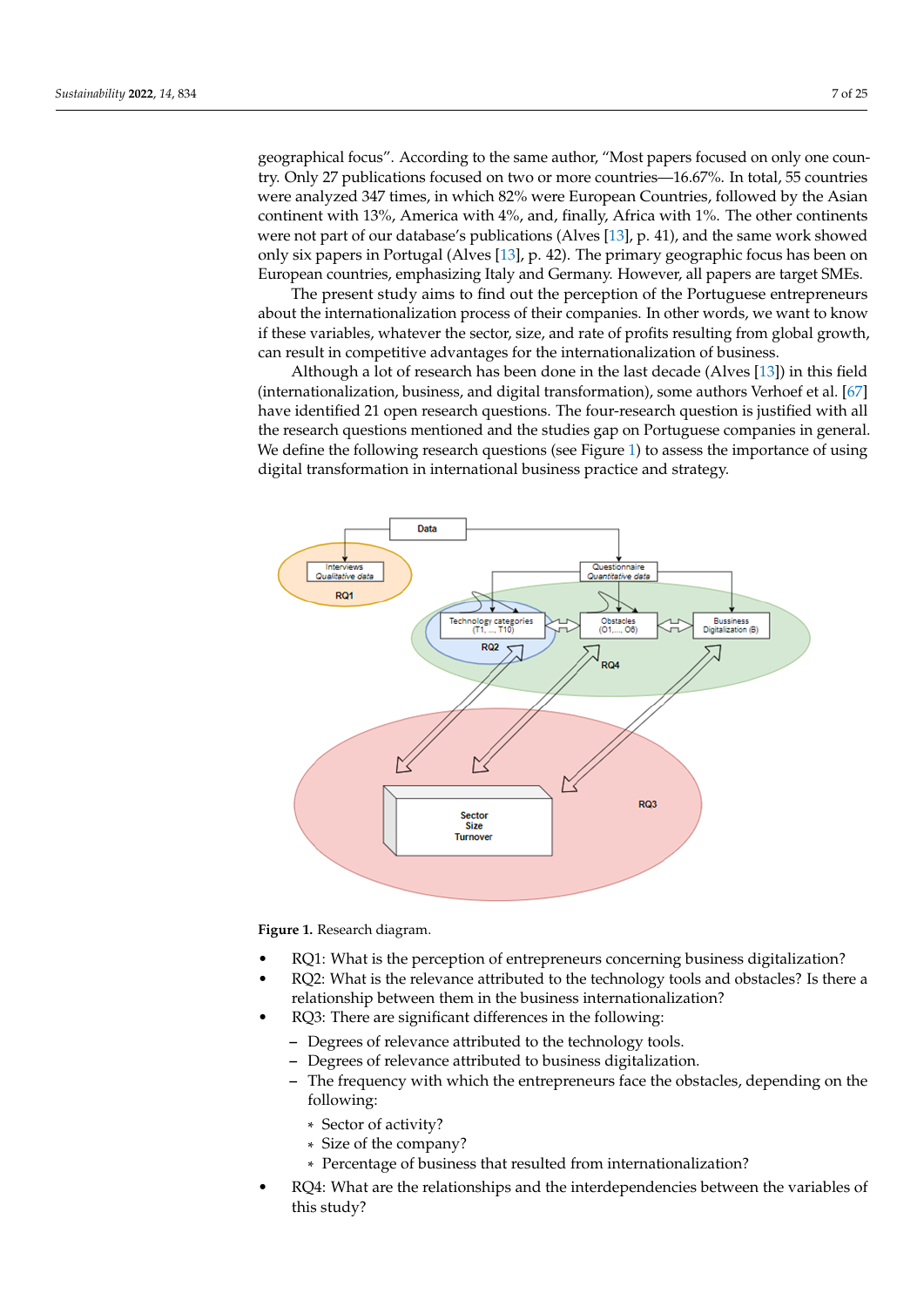## <span id="page-7-0"></span>**4. Methodology**

Qualitative and quantitative approaches supported the research at the methodological level. Some qualitative research works with a small number of non-representative cases Malhotra et al. [\[19\]](#page-22-18) are used to understand concepts, thoughts or experiences. Quantitative research is expressed in numbers and graphs, and it is used to test or confirm theories and assumptions. Qualitative research provides unstructured data insights, whereas quantitative research seeks to quantify the data and typically applies statistical analysis. For the qualitative research, a structured interview guideline was developed with 22 questions. From these 22 questions, only the following was analyzed: "Digital transformation was important? How?". This is because it is the only question covering digital transformation in international businesses. The interviews (obtained by convenience) were realized by managers and top-level executives from different activity sectors. These interviews collected the experiences of some Portuguese internationalized companies through twelve qualitative interviews. The aim of this qualitative study was to classify their emotions (very positive, positive, neutral, negative or very negative). To achieve this, the sentiment analysis (SA) [\[68](#page-24-11)[,69\]](#page-24-12) is a powerful text analysis tool that automatically mines unstructured data for opinion and emotion. According to Becker et al. [\[70\]](#page-24-13), SA is simpler to execute and has been shown to deliver accurate and repeatable results. Regarding the quantitative research, a questionnaire was designed, composed of 33 questions, distributed by three dominant sectors of economic activity (see Table [1\)](#page-8-1). These companies are located in Portugal and are internationalized. This questionnaire intends to study the enhancing factors of Portuguese business internationalization and assess the most frequent barriers and constraints in this process. All 8183 companies registered in the AICEP database of Portuguese internationalized companies received the questionnaire by e-mail. We collected 310 valid answers between May 2019 and May 2020. The questionnaire had an evaluation period, where some businesses experts assessed it and a pre-test was done. According to the two most widely adopted approaches (power analysis presented by Cohen [\[71\]](#page-24-14) and rules of thumb described by Hair [\[72\]](#page-24-15)) for estimating the sample size, it can be considered that the sample size used is sufficient for this study. For example, for the Spearman correlation coefficient, with a sample size of 310, we found a power value of 1. For the multivariate techniques, we used rules of thumb, and the sample size used verified the condition of being between 5 k and 10 k, where k is the number of variables.

In this work, the emphasis is business digitalization (BD). Thus, from the sample of 310 internationalized Portuguese companies, and 12 interviews to managers and top-level executives, in order to know if the integration of technological innovations in business practice can allow significant competitive advantages in internationalization, we determine which are the obstacles found for their implementation and which technologies are more relevant in this process. Table [1](#page-8-1) presents the information of interest collected in the questionnaire to address digital transformation (DT).

Data collected were treated using the IBM SPSS Statistics 26.0, R software, and Gephi 0.9.2. software. The statistical analysis used to answer RQ1 was sentiment analysis. It is essential to classify entrepreneurs' emotions (very positive, positive, neutral, negative or very negative) concerning business digitalization (business digitalization) from the sample constituted by the interviews. Next, a quantitative analysis to answer RQ2, RQ3 and RQ4 was performed.

Cronbach's alpha reliability analysis was used to verify whether the variability of the answers effectively resulted from differences in entrepreneurs' opinions to analyze the degree of relevance attributed to each technology tool and the correlation between them (RQ2). Descriptive measures were used to summarize information, hierarchical cluster analysis (Ward linkage) to achieve clusters of obstacles and Spearman's correlation coefficient (this coefficient was used instead of Pearson's correlation because our variables were measured on an ordinal scale) to find correlations between the variables.

RQ3 aims to find out if there are significant differences in the degrees of relevance attributed to the technological solutions, business digitalization and in the frequency with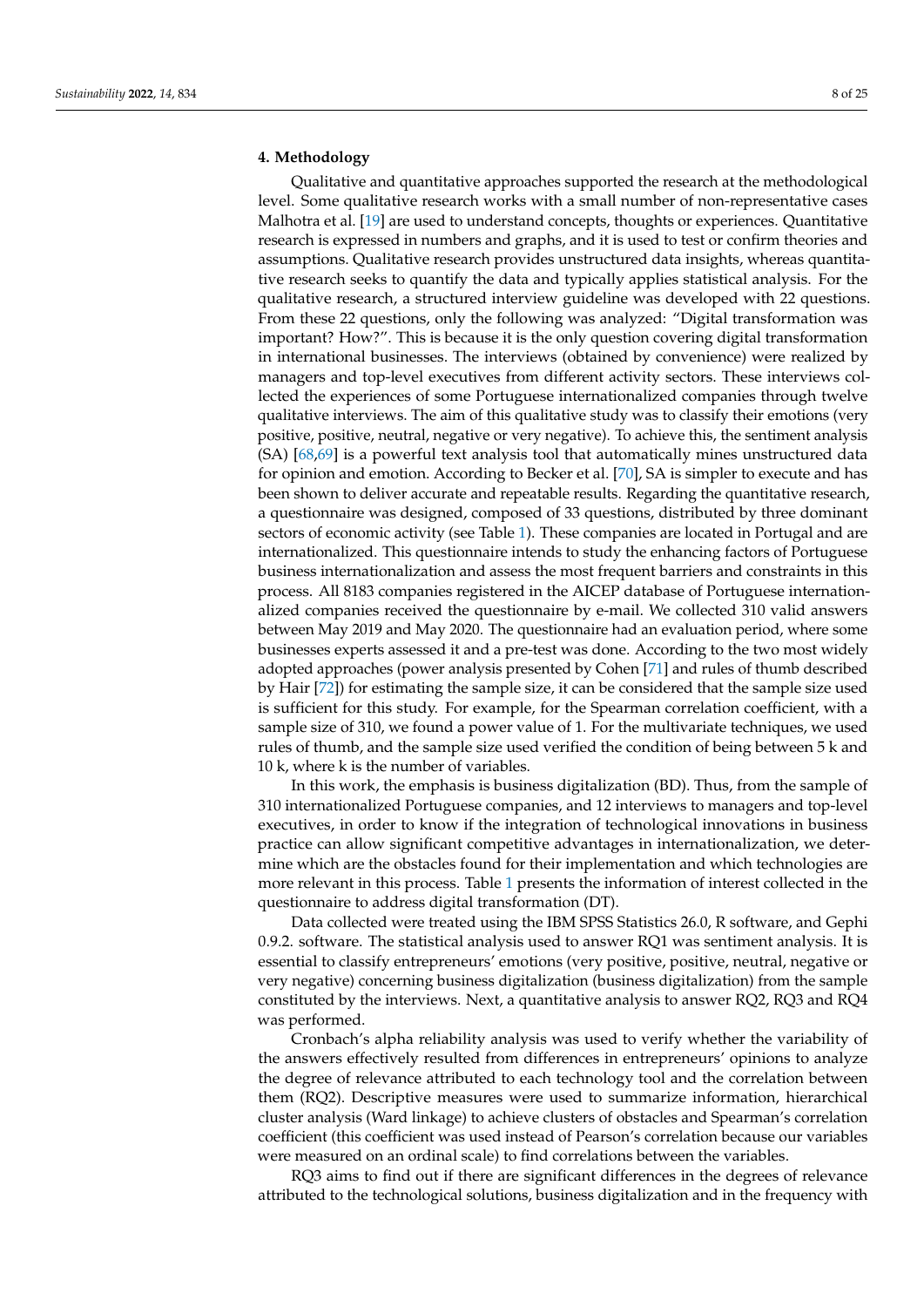which the entrepreneurs face the obstacles, depending on the sector of activity, the size of the company and the percentage of business that resulted from internationalization (Turnover). The nonparametric Kruskal–Wallis test was used due to the ordinal nature of variables because the normality condition was not verified. However, where there are significant differences, the Kruskal–Wallis test does not indicate which sector(s)/size/turnover gives rise to these significant differences. To the multiple comparisons, Dunn's test was performed, as well as Bonferroni error correction (given by adjusted significance) to compensate for the number of rejections of the hypothesis for being tested by mere chance-addition of type I error (Marôco [\[73\]](#page-24-16)).

| Variable                                                                                                                                                                                                                                                                                                                                                                                                           | Categories                                                                                                                                                                           | Scale                                          |
|--------------------------------------------------------------------------------------------------------------------------------------------------------------------------------------------------------------------------------------------------------------------------------------------------------------------------------------------------------------------------------------------------------------------|--------------------------------------------------------------------------------------------------------------------------------------------------------------------------------------|------------------------------------------------|
| Sector of Economic activity                                                                                                                                                                                                                                                                                                                                                                                        | - Manufacturing industries (A)<br>- Wholesale and retail trade; Car and motorcycle repair (B)<br>- Consulting, scientific, technical and similar activities (C)                      | Nominal                                        |
| Company size                                                                                                                                                                                                                                                                                                                                                                                                       | - Micro - $\leq$ 9 employees<br>$-$ Small $-$ [10, 50]<br>- Medium - [50, 250]<br>- Large - $> 250$ employees                                                                        | Four-point Likert scale                        |
| Turnover (% of business that resulted from inter-<br>nationalization)                                                                                                                                                                                                                                                                                                                                              | $-$ <50% (1)<br>$-$ >50% (2)                                                                                                                                                         | Two-point Likert scale                         |
| B (degree of relevance assigned to business digi-<br>talization)                                                                                                                                                                                                                                                                                                                                                   | - Nothing relevant (1)<br>- Not very relevant (2)<br>- Relevant (3)<br>- Very relevant (4)<br>- Extremely relevant (5)                                                               | Five-point Likert scale                        |
| Degree of relevance attributed to the ten tech-<br>nologies for the company's internationalization<br>process (10 variables):<br>T1 - E-commerce<br>T <sub>2</sub> - Cloud solutions<br>T <sub>3</sub> - Big data<br>T4 - IoT/sensors<br>T5 - 3D printing<br>T6 - Virtual reality/augmented reality<br>T7 - Robotics/automation<br>T8 - Agile tools<br>T9 - Business intelligence<br>T10 - Artificial intelligence | - Nothing relevant (1)<br>- Not very relevant (2)<br>- Relevant (3)<br>- Very relevant (4)<br>- Extremely relevant (5)<br>- Term unknown (6)<br>- Not applicable for my business (7) | Five-point Likert scale plus<br>2 more options |
| Degree of frequency that occur the six obstacles<br>to the business internationalization process:<br>O1 - Culture of organization<br>O <sub>2</sub> - Resistance to changes<br>O3 - Few technological partners<br>O4 - Inadequate budgets<br>O5 - Employees without necessary skills<br>O6 - Leadership confused about what to do                                                                                  | - Never $(1)$<br>- Almost never (2)<br>- Sometimes (3)<br>- Often $(4)$<br>- Always (5)                                                                                              | Five-point Likert scale                        |

<span id="page-8-1"></span>**Table 1.** Questionnaire variables with the respective scale.

The Kruskal–Wallis test was performed, and an undirected graph was built to study the relationships and interdependencies between variables (RQ4). The Kruskal–Wallis test was used to assess whether turnover was influenced by the company's characteristics (sector and company size). By another hand, to determine the relationships between ordinal variables by expressing their interdependencies, an undirected network was built based on Spearman rank-order correlations.

#### <span id="page-8-0"></span>**5. Results**

# *5.1. Sentiment Analysis*

In order to obtain information about the feeling of entrepreneurs concerning business digitalization (business digitalization), the first objective (RQ1) of this study was to classify their emotions (very positive, positive, neutral, negative or very negative) regarding the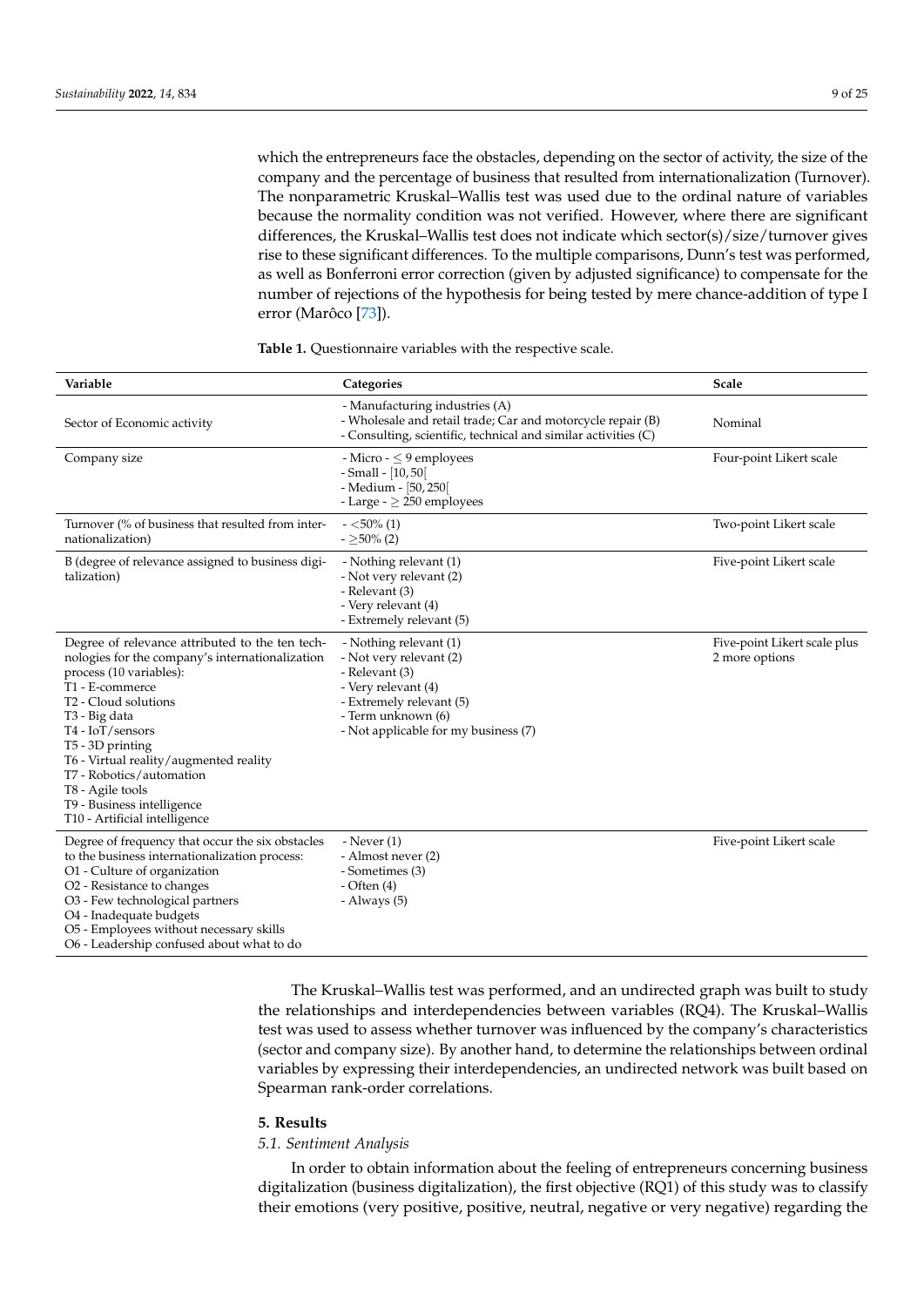question, "Digital transformation (DT) was important? How?", from the sample constituted by the 12 interviews. Sentiment analysis (Tian et al. [\[68\]](#page-24-11)) is a powerful text analysis tool that automatically mines unstructured data for opinion and emotion. Harnessing the power of deep learning, sentiment analysis models can be trained to understand text beyond simple definitions. Once fully trained to teach themselves effectively, machine learning models can perform phenomenal feats. Text analysis, for example, uses natural language processing (NLP) to break down language and understand it much as a human would: subject, verb, object. The application of the method results in two numbers: magnitude and score. A magnitude is a number in the interval  $[0, +\infty]$  which represents the absolute magnitude of sentiment regardless of score (general strength of the emotion), that is, the sentiment polarity (positive or negative). Each expression of emotion within the text contributes to the magnitude of the text. Score is the sentiment expressed from −1.0 (negative sentiment) to 1.0 (positive sentiment). There is available one online tool to perform this analysis [\(https://text2data.com/Demo,](https://text2data.com/Demo) accessed on 1 July 2021).

Table [2](#page-9-0) presents the results (magnitude and score) for the 12 interviews carried out, allowing to conclude that six of them reveal a very positive sentiment on the part of the entrepreneurs regarding the use of DT in internationalization, three reveal a neutral sentiment, and the remaining three a negative sentiment (very negative).

<span id="page-9-0"></span>**Table 2.** Results of sentiment analysis.

| <b>Core Sentences</b>                                                                                 | Magnitude | <b>Sentiment Score</b> |
|-------------------------------------------------------------------------------------------------------|-----------|------------------------|
| - DT made international business much easier                                                          | 0.46      | 0.134                  |
| - Very important ISO 27 2001 to create technological dependence DT a lot of investment in $R&D$       | 0.85      | 0.571                  |
| - Very important DT electronic invoicing digitalization of the business process including produc-     | 0.83      | 0.522                  |
| tion process                                                                                          |           |                        |
| - DT was important                                                                                    | 0.49      | 0.126                  |
| - DT important to know from a distance                                                                | 0.35      | 0.162                  |
| - It is an objective for the next 5 years to develop techniques in the field of DT and dissemination  | 0.56      | 0.478                  |
| - The use of digital tools DT greatly facilitates contact with customers partners and future contacts | 0.81      | 0.555                  |
| - Thanks to these tools we are able to be close to markets that are geographically distant and we     | 0.94      | 0.519                  |
| are able to maintain closer relations with everyone                                                   |           |                        |
| - Do not have DT                                                                                      | 0.72      | $-0.547$               |
| - Information technologies DT had an enormous impact as they allowed to reach new markets             | 0.69      | 0.514                  |
| with much less investment                                                                             |           |                        |
| - At the moment we still do not do much exploration of the new digital media                          | 0.85      | $-0.530$               |
| - In general, DT was not important, although some markets, such as the British, imply the             | 0.70      | $-0.559$               |
| implementation of cutting-edge digital technologies, such as BIM                                      |           |                        |

Additionally, to this evaluation (Table [3\)](#page-9-1), the method detected the following keywords with a very positive score: able (score 0.742), enormous (score 0.737), and create (score 0.734). That is, the results show the importance of DT in internationalization essentially as "able to maintain closer relations with everyone", "enormous impact as they allow to reach new markets with much less investment" and "create excellent facilities contact with customers and partners". Some companies explicitly said (by analyzing the sentences) that they do not apply the DT in internationalization. These companies correspond in Table [2](#page-9-0) to the negative scores.

<span id="page-9-1"></span>**Table 3.** Results of sentiment analysis—detected keywords.

| <b>Detected Keywords</b> | Magnitude | <b>Sentiment Score</b> |
|--------------------------|-----------|------------------------|
| International            | 0.001     | $-0.250$               |
| reach                    | 0.000     | 0.250                  |
| closer                   | 0.001     | 0.250                  |
| develop                  | 0.001     | 0.250                  |
| maintain                 | 0.002     | 0.250                  |
| able                     | 0.983     | 0.742                  |
| enormous                 | 0.984     | 0.737                  |
| create                   | 0.975     | 0.734                  |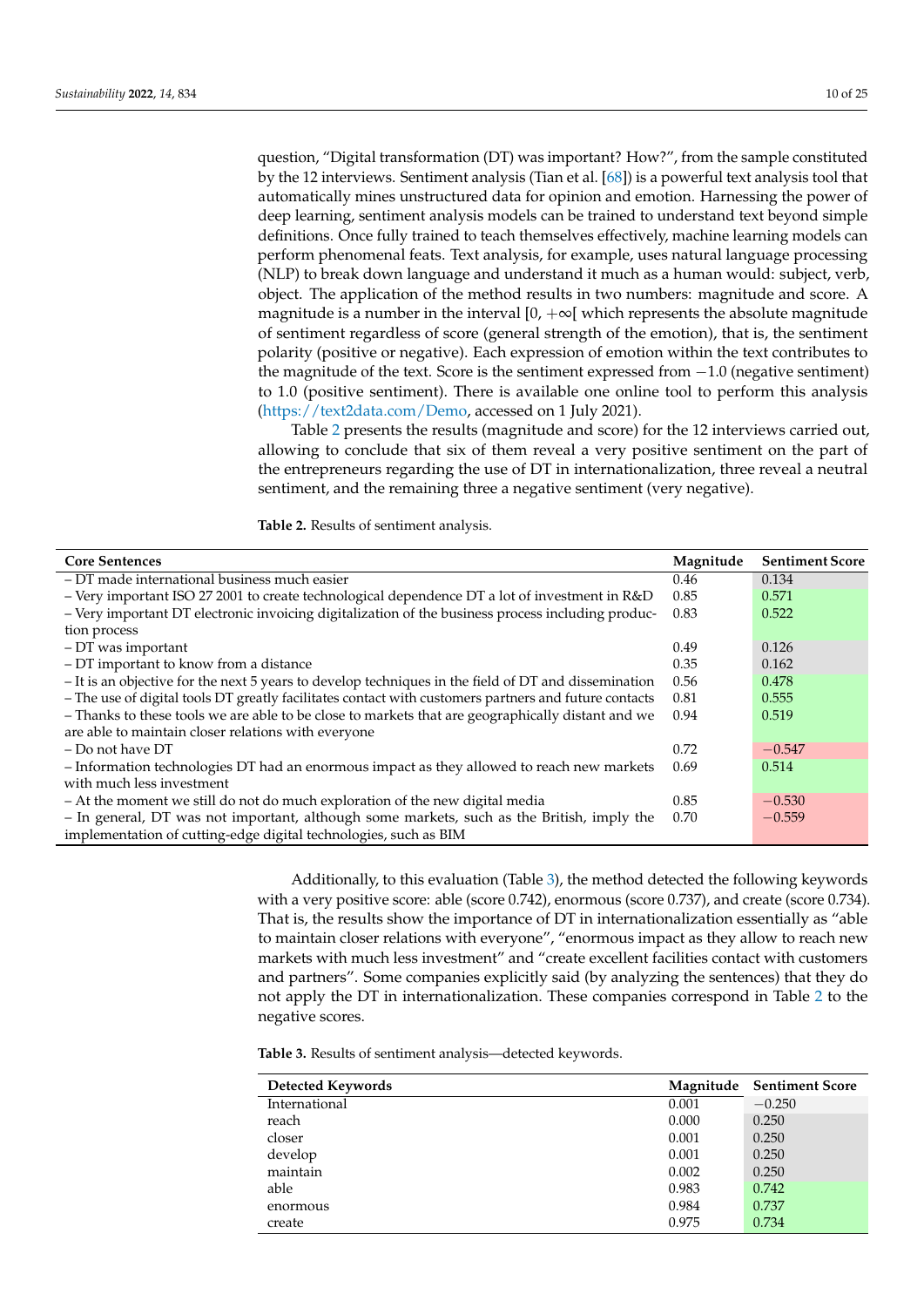## <span id="page-10-2"></span>*5.2. Descriptive and Exploratory Analysis of the Companies*

Let us now consider the sample of 310 internationalized Portuguese companies that will be the object of our subsequent study.

These companies come from different sectors of activity (three predominant sectors) and of different sizes. The sample structure includes 34.8% micro-companies, 40.0% small companies, 17.8% medium companies, and 7.4% large companies. Regarding the percentage of business resulting from internationalization (turnover), 65.8% of companies have a turnover value of less than 50.0%, and for the remaining companies, this value is at least 50.0%.

To answer RQ2, let us start by analyzing the degree of relevance attributed to each of the ten technological tools for the company's internationalization process. In order to verify whether the variability of the answers effectively resulted from differences in entrepreneurs' opinions, we applied a reliability analysis using Cronbach's alpha for the ten mentioned technologies. The value obtained for this measure was 0.918, which is above the 0.6 recommended by Malhotra et al. [\[19\]](#page-22-18), revealing high reliability in these measurements. With this result, it makes sense to present the descriptive results to have an initial view of the panorama of the degree of relevance attributed to the ten technological tools presented. Table [4](#page-10-0) presents the descriptive measures, mean, median, standard deviation (SD), and coefficient of variation (CV).

<span id="page-10-0"></span>**Table 4.** Descriptive measures for the ten technology tools.

|           | <b>E-Commerce</b> | <b>Cloud Solutions</b> | <b>Big Data</b> | <b>IoT</b> Sensors | 3D Printing | <b>VR AR</b> | <b>Robotics Automation</b> | <b>Agile Tools</b> | BI    | Al    |
|-----------|-------------------|------------------------|-----------------|--------------------|-------------|--------------|----------------------------|--------------------|-------|-------|
| Mean      | 3.59              | 3.16                   | 2.79            | 2.64               | 2.22        | 2.28         | 2.69                       | 3.41               | 3.31  | 2.55  |
| Median    | 4.00              | 3.00                   | 3.00            | 2.00               | 2.00        | 2.00         | 2.00                       | 4.00               | 3.00  | 2.00  |
| <b>SD</b> | 1.36              | 1.35                   | 1.29            | 1.39               | 1.23        | 1.32         | 1.47                       | 1.30               | 1.35  | 1.41  |
| CV(%)     | 37.80             | 42.60                  | 46.30           | 52.80              | 55.40       | 57.90        | 61.30                      | 38.00              | 40.70 | 55.20 |

Regarding the value obtained for the median (the most appropriate measure considering that data is an ordinal scale), we found that the tools considered most relevant are e-commerce (T1) and agile tools (T8), for which the median takes the value four (on a 5-point Likert scale) meaning that these entrepreneurs consider these two technological solutions as being "very relevant" to the internationalization process of their companies. We also found that, if we do not exclusively evaluate the median, put this together with the mean, in addition to T1 and T8, they remain the most relevant solutions by entrepreneurs; the BI (T9), Cloud (T2), and Big Data (T3) solutions are also considered relevant (values around 3) for them. The technological tool with the lowest degree of relevance (considered of little relevance) is 3D printing (T5).

In terms of variability in responses, through the coefficient of variation (CV), we conclude that the results show moderate to large dispersion, suggesting some lack of homogeneity in the responses obtained. However, the two technological solutions with the highest relevance (T1 and T8) have negligible heterogeneity.

It is also still important to highlight the significant results obtained for these technological categories, regarding the "term unknown" and "not applicable" options (Table [5\)](#page-10-1).

<span id="page-10-1"></span>**Table 5.** Percentages (%) of "term unknown" and "not applicable" by technologies.

|                 | E-Comm | <b>Cloud Solutions</b> | <b>Big Data</b> | <b>IoT</b> Sensors | 3D Printing              | <b>VR AR</b>             | <b>Robotics Automation</b> | <b>Agile Tools</b> | BI   | Al    |
|-----------------|--------|------------------------|-----------------|--------------------|--------------------------|--------------------------|----------------------------|--------------------|------|-------|
| Term<br>unknown | 0.30   | 1.00                   | 8.40            | 5.20               | $\overline{\phantom{0}}$ | $\overline{\phantom{0}}$ | 1.00                       | 2.60               | 2.60 | 1.00  |
| NA              | 5.20   | 6.50                   | 12.90           | 15.50              | 19.00                    | 19.00                    | 13.90                      | 5.40               | 8.40 | 17.70 |

Thus, we can conclude that big data (T3) is the least-known term for these entrepreneurs in the ten technologies presented. According to Forbes, 90% of the data were produced in the last two years (Marr [\[74\]](#page-24-17)). Regarding the "not applicable" option, we can emphasize the relatively higher percentage (about 20%) of companies that choose this option in the 3D printing (T5), VR/AR (T6), and AI (T10) categories. Furthermore, we can also see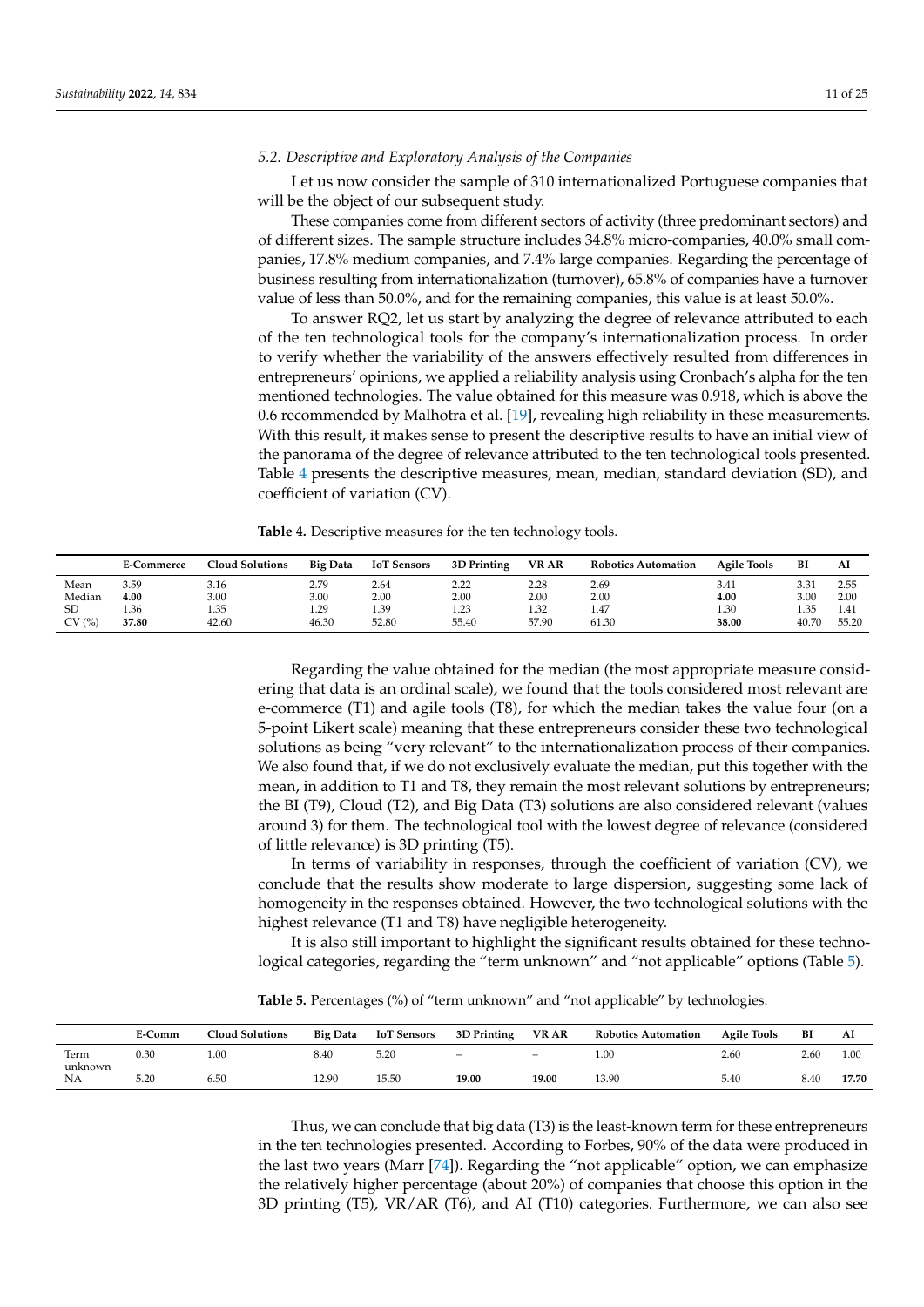that these are the technological categories that are the least relevant for the company's internationalization process in the opinion of entrepreneurs. Given these results and to answer the second part of RQ2, our study is interested in assessing the possible existence of correlations between the degree of relevance attributed to the various technological solutions (see Figure [2\)](#page-11-0), using Spearman's correlation coefficient. The highest correlations existing between technological solutions and statistically significant at 1% are between VR/AR (T6) and 3D printing (T5); cloud solutions (T2) and big data (T3); agile tools (T8) and business intelligence (T9); and big data (T3) and IoT/sensors (T4). The proximity and dependence justify the existing correlation and interdependence between the various technologies used. The relationship between T6 and T5 is directly related to how the industry uses T6 to present new products and services and through T5 to develop innovative and personalized products. The relationship between T2 and T3 is explained by the high data generation and the theoretically infinite and distributed storage capacity. The direct connection between T8 and T9 is justified by the new business models and the way they use the combination of these tools to enable efficient and effective decision making. Finally, the relationship between T3 and T4 is directly related to the growing number of solutions provided by T4 and T3 for storing and processing large volumes of generated data.

<span id="page-11-0"></span>

**Figure 2.** Spearman correlations between technological tools.

Moreover, as expected, we also verified the existence of statistically significant positive correlations at 1% between the degree of relevance assigned to business digitalization (variable B) and each of the ten technologies. The greater the degree of relevance attributed to business digitalization (B), the greater the degree of relevance attributed to each technology.

Concerning the degree of relevance assigned to business digitalization (B), the mean obtained was 3.90, and the median 4, meaning that business digitalization is considered very relevant in business practice and the internationalization of business. Based on the frequency table of variable B (see Table [A1\)](#page-21-0), only 8.44% of the entrepreneurs consider the business digitalization as being nothing or little relevant, and, on the other hand, 68.8% of entrepreneurs consider it very or highly relevant. Finally, through the coefficient of variation value of  $(CV = 25.8%)$  indicates that the dispersion of the responses obtained for variable B is moderate.

According to Pereira et al. [\[75\]](#page-24-18), the authors found that when comparing the degree of relevance attributed to business digitalization (B) before and during the COVID-19 period, it increased significantly: the median increased from 3 to 4 (on a 5-point Likert scale), which means that, as expected, business digitalization is even more valued today than before the COVID-19 pandemic by entrepreneurs.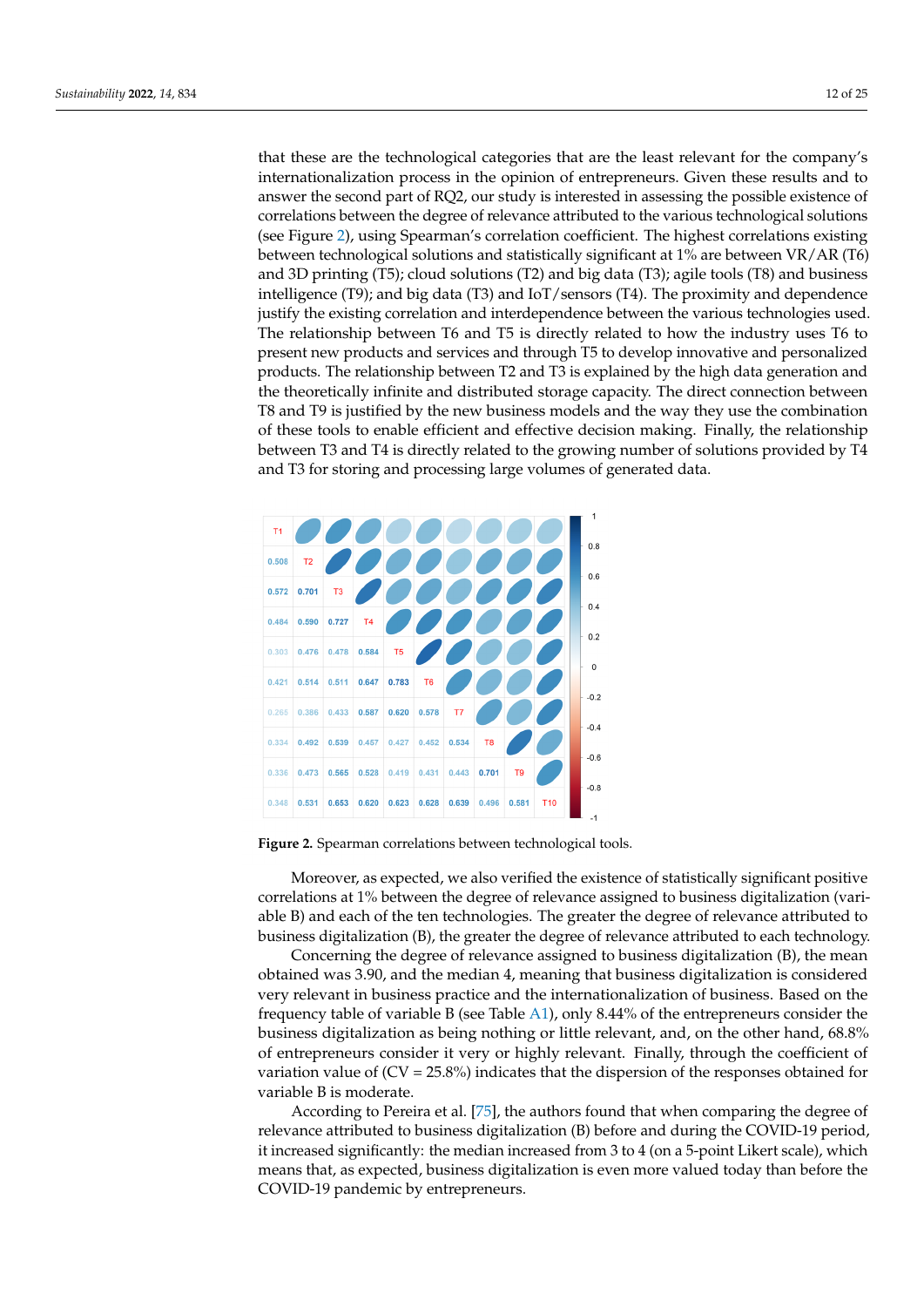The last question of interest in the questionnaire for this study concerns the frequency with which entrepreneurs face certain obstacles when using technological tools in the internationalization process of their companies. The reliability of the constructs, given by Cronbach's alpha with the value of 0.845, was satisfied. Table [6](#page-12-0) presents the descriptive measures mean, median, standard deviation (SD), and coefficient of variation (CV) for the six types of obstacles observed.

<span id="page-12-0"></span>**Table 6.** Descriptive measures for the six obstacles.

|        | Culture | Resistance | <b>Few Partners</b> | <b>Budget</b> | <b>Few Skills</b> | <b>Confused Leadership</b> |
|--------|---------|------------|---------------------|---------------|-------------------|----------------------------|
| Mean   | 2.65    | 2.42       | 2.66                | 2.89          | 2.72              | 2.30                       |
| Median | 3.00    | 2.00       | 3.00                | 3.00          | 3.00              | 2.00                       |
| SD     | 1.09    | 1.17       | 1.08                | 1.18          | 1.08              | 1.13                       |
| CV(%)  | 41.00   | 48.00      | 41.00               | 41.00         | 40.00             | 49.00                      |

The values of the coefficients of variation show a moderate dispersion in the opinions of the entrepreneurs. Both the means and the medians show that the degree of the frequency with which they encountered obstacles did not exceed the value 3, which means they encountered these obstacles "sometimes". The most frequently encountered obstacles were inadequate budgets (O4), employees without the necessary skills (O5), few technological partners (O3), and culture of organization (O1).

The Spearman's correlation coefficients were applied between the various obstacles (see Figure [3\)](#page-12-1) which led to the expected results—strong correlations between the following:

- Culture of organization (O1) and resistance of managers  $(O2) r_s = 0.64$
- Confused leadership (O6) and resistance of managers (O2)— $r_s = 0.60$
- Few technological partners (O3) and inadequate budgets (O4)—r*s* = 0.56

<span id="page-12-1"></span>

**Figure 3.** Spearman correlations between obstacles.

The high correlations between the various obstacles (O1 and O2; O6 and O2; and O3 and O4) have to do with most of the Portuguese business fabric. The organizational culture (O1) of the Portuguese industry and commerce is directly based on family businesses that are averse to changing to new management paradigms. Consequently, conflicts are very high. In the case of the correlation between O6 and O2, it has to do with the reduced educational qualifications that the leaders and managers of most Portuguese companies have, which means that the leadership is not able to have sufficient insight to absorb and include in the companies the changes that the world is going through. As for the last correlation, the pandemic has aggravated this problem; with reduced or inadequate budgets, the technological issue is decreasing, even in association with partners. Only companies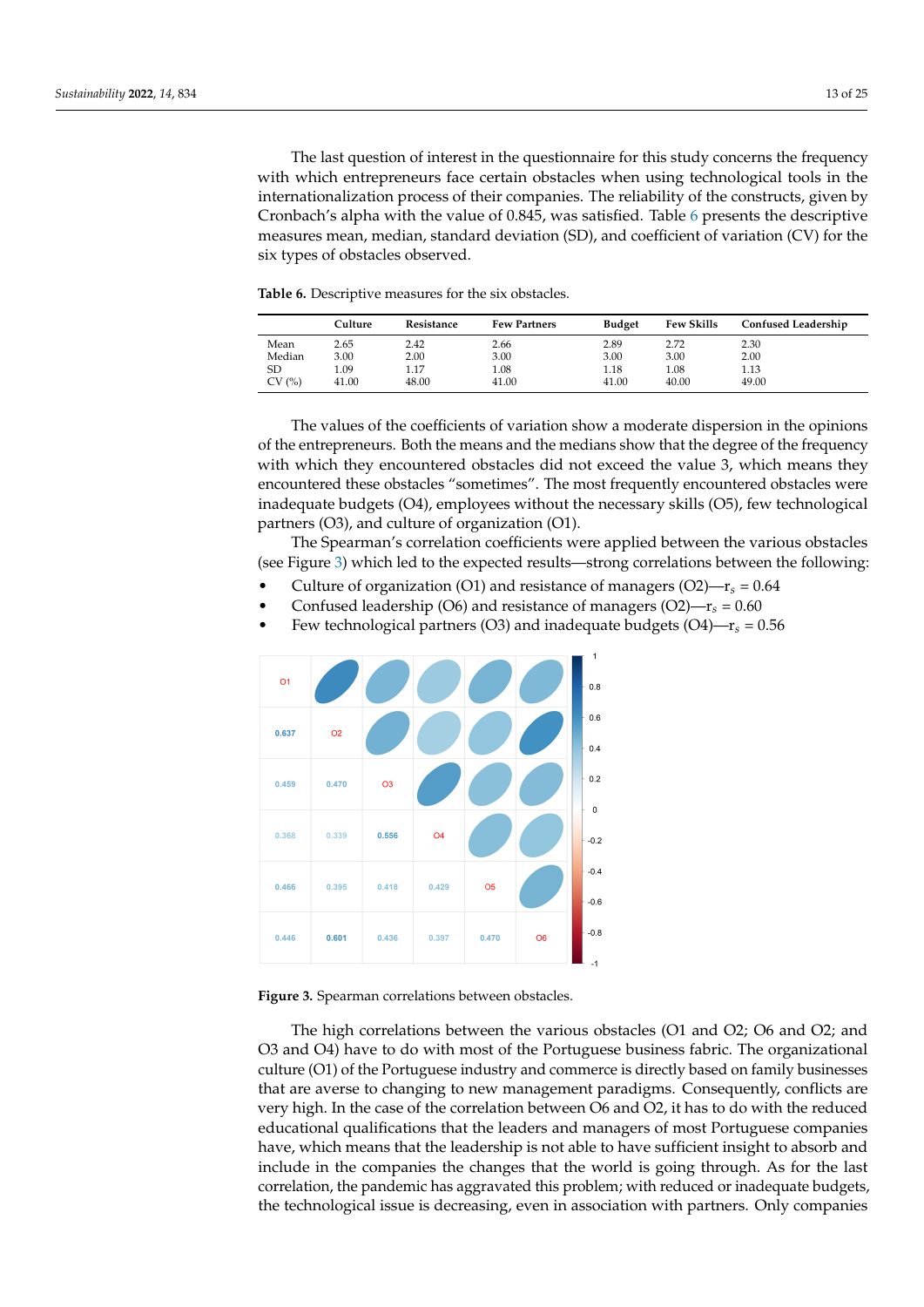with a vision of the future, strong leadership and openness to change could respond to the difficulties imposed by the COVID-19 pandemic. An example of the last statement is that the textile sector, which produces clothing in Portugal (adult or child), realized that to survive, it had to produce surgical masks, having to technologically adapt its entire production line and even its business model.

Given that the item under analysis is obstacles (which can hypothetically give rise to the non-internationalization of the companies) and not incentives to internationalization, it makes sense to verify whether these form groups among themselves in terms of similarities in the opinions expressed by entrepreneurs.

For this, we apply hierarchical cluster analysis with Ward linkage. We apply Ward linkage because it is the method (among all those implemented in IBM SPSS) that gives rise to the most homogeneous clusters and is better separated from the other clusters (Marôco [\[73\]](#page-24-16)). Figure [4](#page-13-0) presents a dendrogram, which is a graphical representation of the clusters.

<span id="page-13-0"></span>

**Figure 4.** Dendrogram for obstacles.

According to the dendrogram, we can consider two clusters of obstacles. The first cluster integrates the culture of the organization (O1), the resistance to changes (O2), and confused leadership (O6), and a second cluster that integrates employees without the necessary skills (O5), few technological partners (O3), and inadequate budgets (O4). In the first cluster, the obstacles (O1) and (O2) are very close (strong correlation), and (O6) is associated with them at a slightly greater distance, forming this cluster. In the same way, in the second cluster, the obstacles (O3) and (O4) are very close, and (O5) is associated with them at a slightly greater distance. This result is in agreement with the correlations found above.

#### *5.3. Nonparametric Hypothesis Tests by Sector, Company Size, and Turnover*

To answer RQ3, we assess if there are significant differences in the degrees of relevance attributed to (i) the ten technological solutions; (ii) business digitalization; and (iii) in the frequency with which the entrepreneurs face the six obstacles mentioned, depending on the sector of activity, the size of the company and the percentage of business that resulted from internationalization (turnover), respectively.

#### <span id="page-13-1"></span>5.3.1. Analysis by Sector

Regarding the sector in which the companies operate, the majority (256 out of the 310 companies in the sample, corresponding to 82.6% of the total) belongs to one of the three sectors: (A) manufacturing industries (162); (B) wholesale and retail trade, car and motorcycle repair (66); and (C) consulting, scientific, technical and similar activities (28). For this reason, the focus of our study is on the variable sector of activity recorded in these three dominant categories. Due to the ordinal nature of variables, the normality condition is not verified, and the Kruskal–Wallis non-parametric test was applied to detect significant differences. Analyzing the results of the Kruskal–Wallis test (Table [7\)](#page-14-0), it is possible to conclude that, for a significance level of 5%, there are no statistically significant differences between the degree of relevance attributed to these technologies within the company's activity sectors (all  $p$ -values  $> 0.05$ ).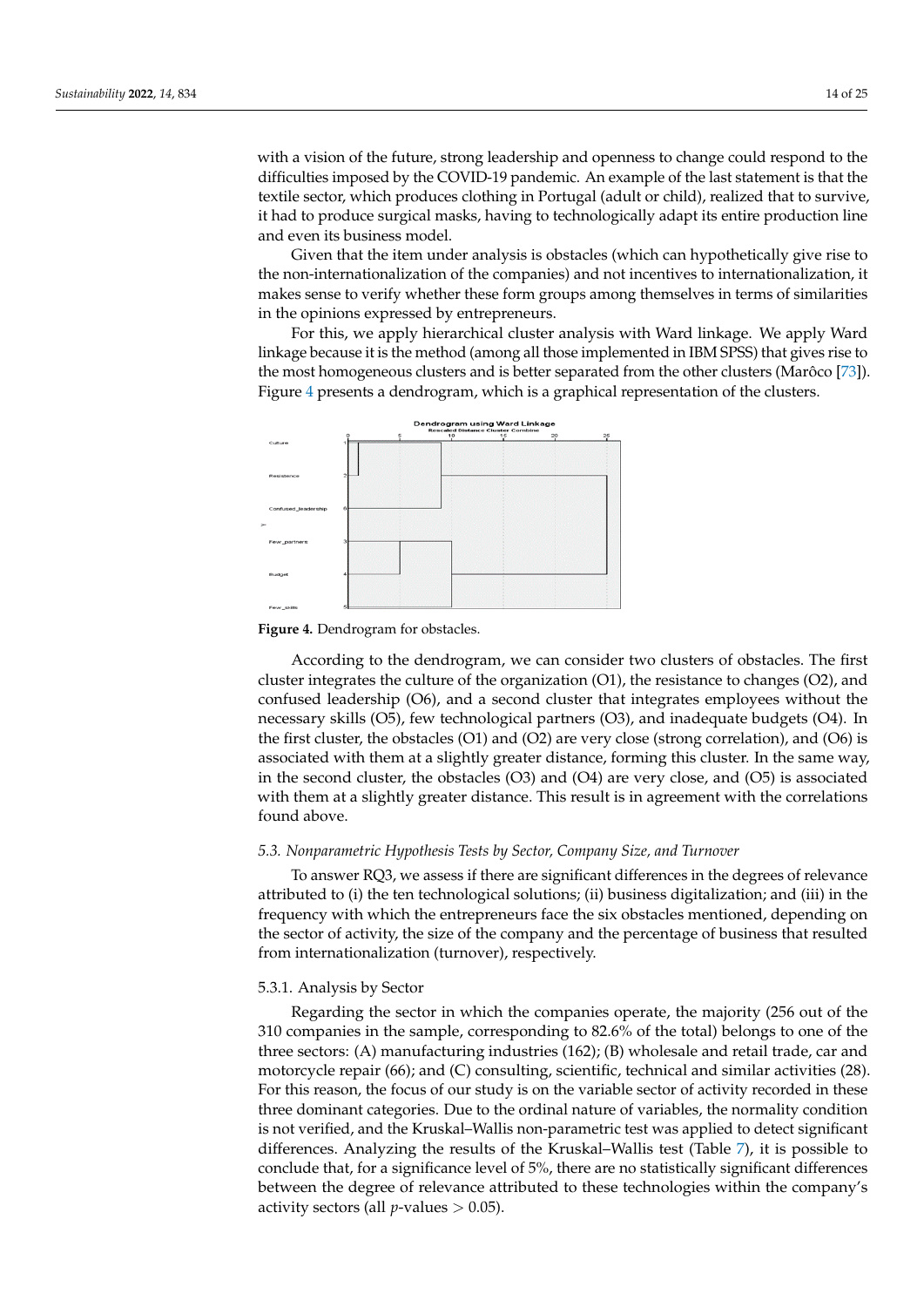|                                     | E-Commerce           | <b>Cloud Solutions</b> | <b>Big Data</b>      | <b>IoT</b> Sensors   | 3D Printing          | VR AR                        | <b>Robotics Automation</b> | <b>Agile Tools</b>   | BI                   | Al                                     |
|-------------------------------------|----------------------|------------------------|----------------------|----------------------|----------------------|------------------------------|----------------------------|----------------------|----------------------|----------------------------------------|
| Kruskal-Wallis<br>df<br>Asymp. Sig. | 2.21<br>2.00<br>0.33 | 1.76<br>2.00<br>0.41   | 1.14<br>2.00<br>0.57 | 2.12<br>2.00<br>0.35 | 4.26<br>2.00<br>0.12 | 3.08<br>2.00<br>0.22<br>____ | 1.24<br>2.00<br>0.54       | 0.43<br>2.00<br>0.81 | 2.69<br>2.00<br>0.26 | $\sim$ $\sim$<br>$\sim$<br>2.00<br>0.3 |

<span id="page-14-0"></span>**Table 7.** Results of Kruskal–Wallis test for technological tools by sector.

Using the same procedure to assess whether there are significant differences between the degree of relevance attributed to business digitalization (variable B) according to the sector, we conclude that there are no differences at a level of significance of 5%  $(p$ -value =  $0.83 > 0.05$ ). Therefore, according to Section [5.2,](#page-10-2) the companies consider the digitalization of businesses (B) to be very relevant in business practice and the internationalization of business, regardless of their sector of activity.

According to the objective proposed, the Kruskal–Wallis test was used to assess differences in the frequency with which entrepreneurs face the six obstacles by sector. Table [8](#page-14-1) shows the results of the Kruskal–Wallis test for obstacles by sector. It is possible to conclude that, for a significance level of 5%, there are statistically significant differences between the degree of frequency attributed to the obstacle "Resistance" (O2) by sector  $(p$ -value = 0.01).

<span id="page-14-1"></span>**Table 8.** Results of Kruskal–Wallis test for obstacles by sector.

|                      | Culture      | Resistance    | <b>Few Partners</b> | <b>Budget</b> | <b>Few Skills</b> | <b>Confused Leadership</b> |
|----------------------|--------------|---------------|---------------------|---------------|-------------------|----------------------------|
| Kruskal-Wallis<br>df | 4.85<br>2.00 | 10.68<br>2.00 | 1.43<br>2.00        | 2.39<br>2.00  | 2.62<br>2.00      | 2.26<br>2.00               |
| Asymp. Sig.          | 0.09         | $_{0.01}$     | 0.49                | 0.30          | 0.27              | 0.32                       |

However, the Kruskal–Wallis test does not indicate which sector(s) of the company give rise to these significant differences. Thus, in order to proceed to the multiple comparisons, Dunn's test was performed as well as the Bonferroni error correction (given by adjusted significance) to compensate for the number of rejections of the hypothesis for being tested by mere chance addition of type I error (Marôco [\[73\]](#page-24-16)).

Analyzing the output of the multiple comparisons (Table [9\)](#page-15-0), it is possible to conclude that for a significance level of 5%, the statistically significant differences in the degrees of frequency assigned to the obstacle "Resistance of managers" occur between the sectors "Manufacturing industries" (A), and "Consulting, scientific, technical and similar activities" (C) (adjusted *p*-value =  $0.00 < 0.05$ ). Moreover, entrepreneurs in the "Manufacturing industries" sector attribute a greater degree of resistance from managers when using technological solutions for internationalization than those in the "Consulting, scientific, technical and similar activities" sector (Figure [5\)](#page-14-2).

<span id="page-14-2"></span>

**Figure 5.** Boxplot for "Resistance" (sectors A and C).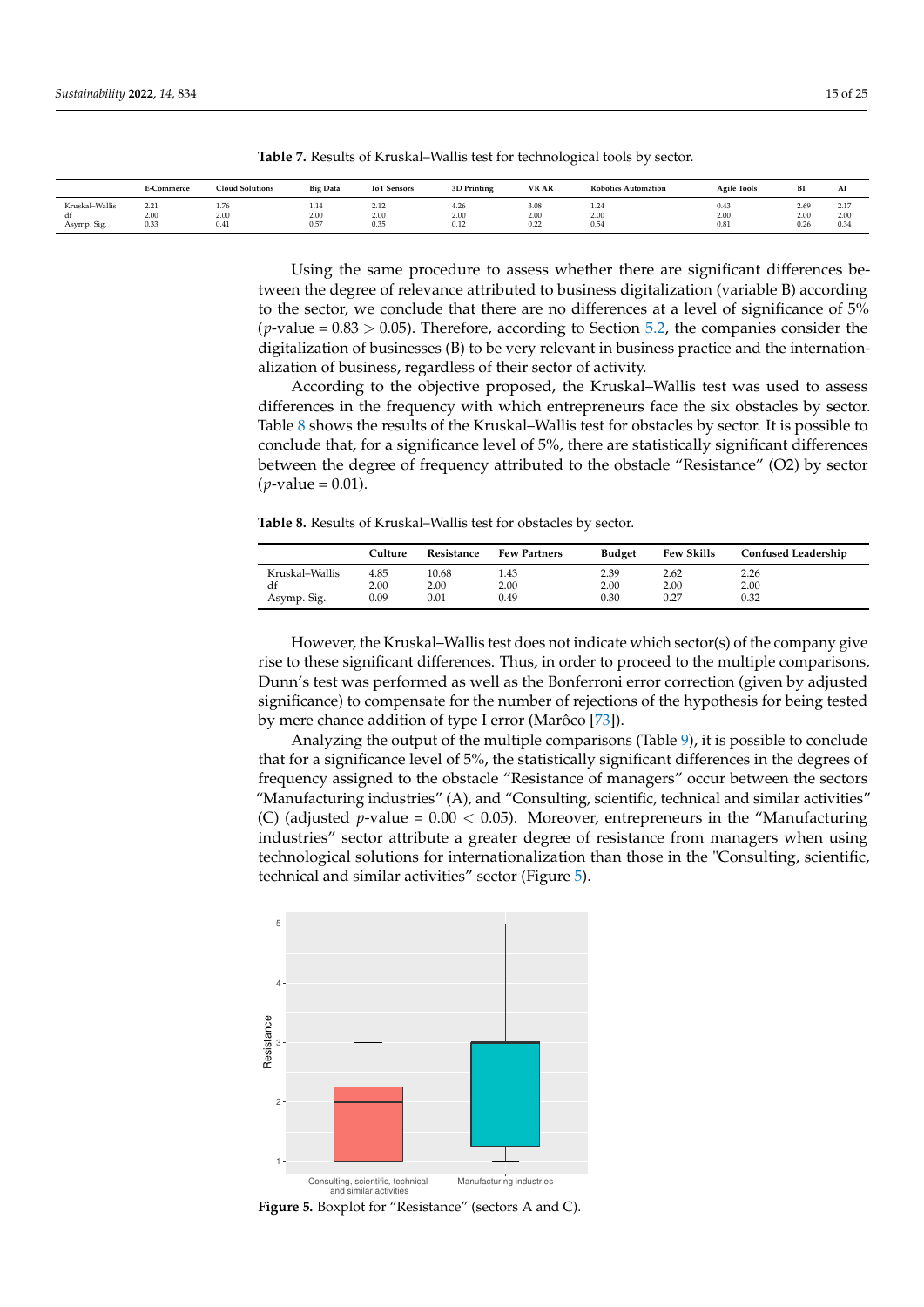| Sample 1 - Sample 2 | <b>Test Statistic</b> | Sig. | Adj. Sig. |
|---------------------|-----------------------|------|-----------|
| $B - C$             | 33.18                 | 0.04 | 0.12      |
| $A - C$             | 46.90                 | 0.00 | 0.00      |
| A - B               | 13.72                 | 0.19 | 0.57      |

<span id="page-15-0"></span>**Table 9.** Results of Dunn's multiple comparisons for "Resistance", by sector .

5.3.2. Analysis by the Size of the Companies

The next step is to determine if there are significant differences in the degrees of relevance attributed to (i) the ten technological solutions, in the degree of relevance attributed to (ii) business digitalization, and (iii) in the degree of the frequency with which the entrepreneurs face the six obstacles, depending on the size of the company: micro, small, medium or large. Firstly, observing the results of the Kruskal–Wallis test (Table [10\)](#page-15-1), regarding the technological tools by company size, we conclude that there are only statistically significant differences at a significance level of 5%, in the "Robotics/Automation" solution depending on the size of the company ( $p$ -value =  $0.03 < 0.05$ ).

<span id="page-15-1"></span>**Table 10.** Results of Kruskal–Wallis test for technological tools, by company size.

|                | E-commerce   | <b>Cloud Solutions</b> | <b>Big Data</b> | <b>IoT</b> Sensors  | 3D Printing  | <b>VR AR</b><br>. | <b>Robotics Automation</b> | <b>Agile Tools</b> | DI.          | Al<br>------- |
|----------------|--------------|------------------------|-----------------|---------------------|--------------|-------------------|----------------------------|--------------------|--------------|---------------|
| Kruskal-Wallis | 4.63<br>3.00 | $\sim$<br>1.35<br>3.00 | 2.93<br>3.00    | - -<br>3.76<br>3.00 | 4.41<br>3.00 | 4.52<br>3.00      | 7.41<br>$\sim$             | 1.07<br>3.00       | 2.07<br>3.00 | 3.01<br>3.00  |
| Asymp. Sig.    | 0.20         | $\sim$ $ \sim$<br>0.71 | 0.40            | 220<br>U.Z.         | 0.22         | 0.05<br>0.41      | 3.UU<br>0.03               | 0.79               | U.45         | 0.39          |

As suggested in Subsection [5.3.1,](#page-13-1) we applied multiple comparisons with Dunn's test (Table [11\)](#page-15-2). The results let us conclude that the differences statistically observed in the degree of relevance attributed to the technological solution "Robotics/Automation" occur between the micro and medium companies (adjusted  $p$ -value =  $0.02 < 0.05$ ): medium companies attribute a greater degree of relevance to the "Robotics/Automation" technological solution than micro companies (Figure [6\)](#page-15-3).

<span id="page-15-2"></span>**Table 11.** Results of Dunn's multiple comparisons for "Robotics/Automation", by company size.

| Sample 1 - Sample 2 | <b>Test Statistic</b> | Sig. | Adj. Sig. |
|---------------------|-----------------------|------|-----------|
| micro - large       | $-13.03$              | 0.46 | 1.00      |
| micro - small       | $-17.75$              | 0.08 | 0.51      |
| micro - medium      | $-37.72$              | 0.00 | 0.02      |
| large - small       | 4.72                  | 0.78 | 1.00      |
| micro - medium      | 24.69                 | 0.18 | 1.00      |
| micro - medium      | $-19.97$              | 0.09 | 0.54      |

<span id="page-15-3"></span>

**Figure 6.** Boxplot for "Robotics/Automation" (micro and medium companies).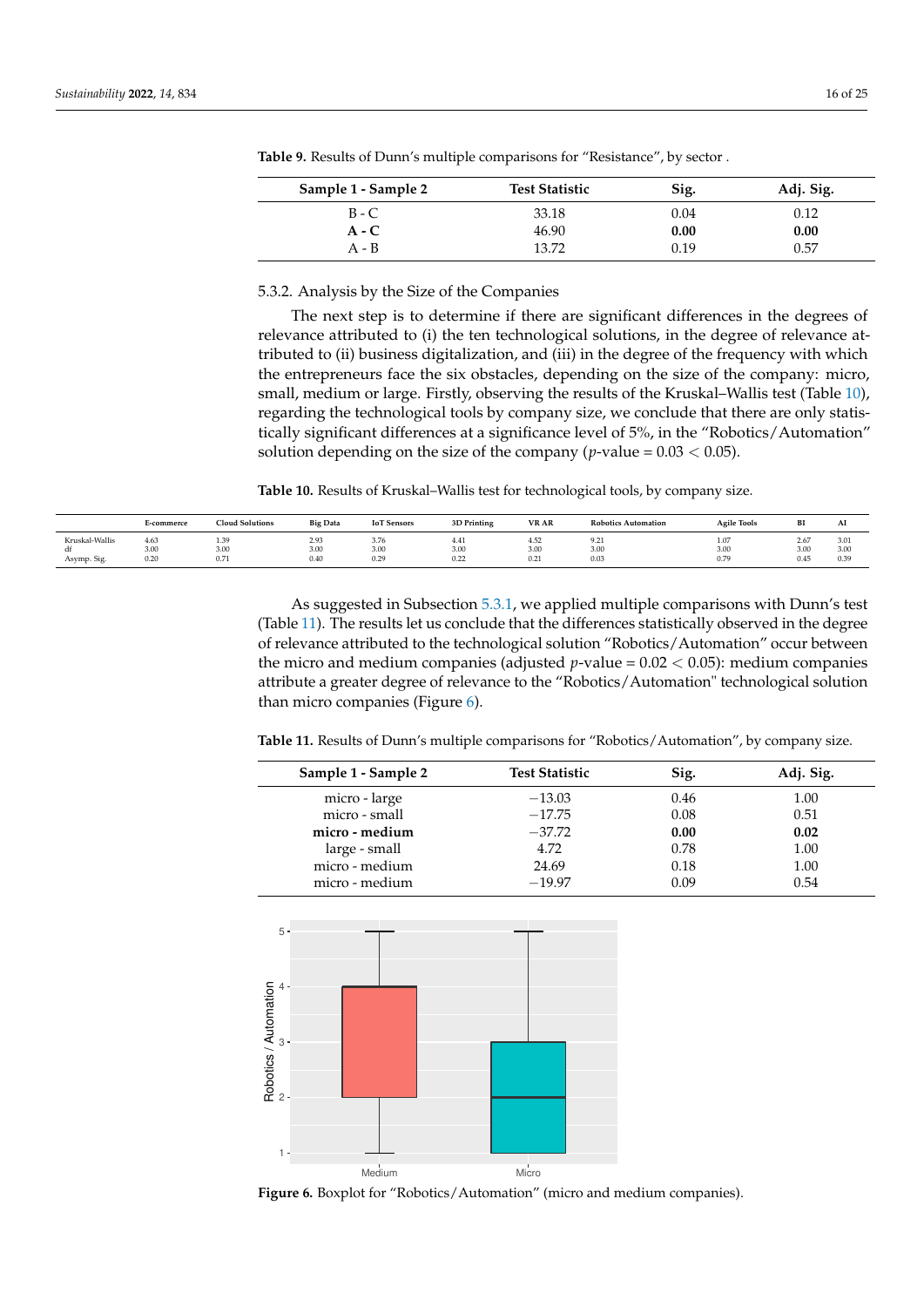Next, to verify whether there are statistically significant differences in the degree of relevance attributed to business digitalization (variable B) according to the company's size, we applied the Kruskal–Wallis test. The result obtained allows us to conclude that there are also significant differences for variable B for a significance level of 5%, depending on this characteristic of the company ( $p$ -value =  $0.02 < 0.05$ ). These differences occur between small and micro companies, as seen from Dunn's multiple comparisons (Table [12\)](#page-16-0).

| Sample 1 - Sample 2 | <b>Test Statistic</b> | Sig. | Adj. Sig. |
|---------------------|-----------------------|------|-----------|
| small - medium      | $-12.38$              | 0.37 | 1.00      |
| small - large       | $-17.66$              | 0.36 | 1.00      |
| small - micro       | 35.43                 | 0.00 | 0.01      |
| medium - large      | $-5.28$               | 0.80 | 1.00      |
| medium - micro      | 23.06                 | 0.10 | 0.62      |
| large - micro       | 17.78                 | 0.36 | 1.00      |
|                     |                       |      |           |

<span id="page-16-0"></span>**Table 12.** Results of Dunn's multiple comparisons for variable B, by company size.

Entrepreneurs from micro companies attribute a greater degree of relevance to the digitalization of businesses (B) within the scope of the internationalization strategy than those from small businesses (see Figure [7\)](#page-16-1). Despite the high degree of relevance (very relevant/extremely relevant) attributed by most micro-companies entrepreneurs to business digitalization, the boxplot identifies two pairs of outliers corresponding to six entrepreneurs (moderate outliers) for whom this relevance is little or none. In small firms, the marked outlier corresponds only to one entrepreneur.

<span id="page-16-1"></span>

**Figure 7.** Boxplot for variable B (micro and small companies).

Finally, Table [13](#page-16-2) allows us to conclude that there are no statistically significant differences at the level of 5%, in the degree of frequency attributed by entrepreneurs regarding the obstacles they encounter when they use technological tools in the internationalization of their companies, whatever the size of the company (all *p*-values are greater than 0.05).

<span id="page-16-2"></span>**Table 13.** Results of Kruskal–Wallis test for the obstacles, by company size.

|                | Culture | Resistance | <b>Few Partners</b> | <b>Budget</b> | <b>Few Skills</b> | <b>Confused Leadership</b> |
|----------------|---------|------------|---------------------|---------------|-------------------|----------------------------|
| Kruskal–Wallis | 3.21    | 3.77       | 5.96                | 2.29          | 5.26              | 4.88                       |
| df             | 3.00    | 3.00       | 3.00                | 3.00          | 3.00              | 3.00                       |
| Asymp. Sig.    | 0.36    | 0.29       | $0.11\,$            | 0.52          | 0.15              | 0.18                       |

5.3.3. Analysis by Turnover

In this section, we evaluate whether there are significant differences in the degrees of relevance attributed to (i) the ten technological solutions, in the degree of relevance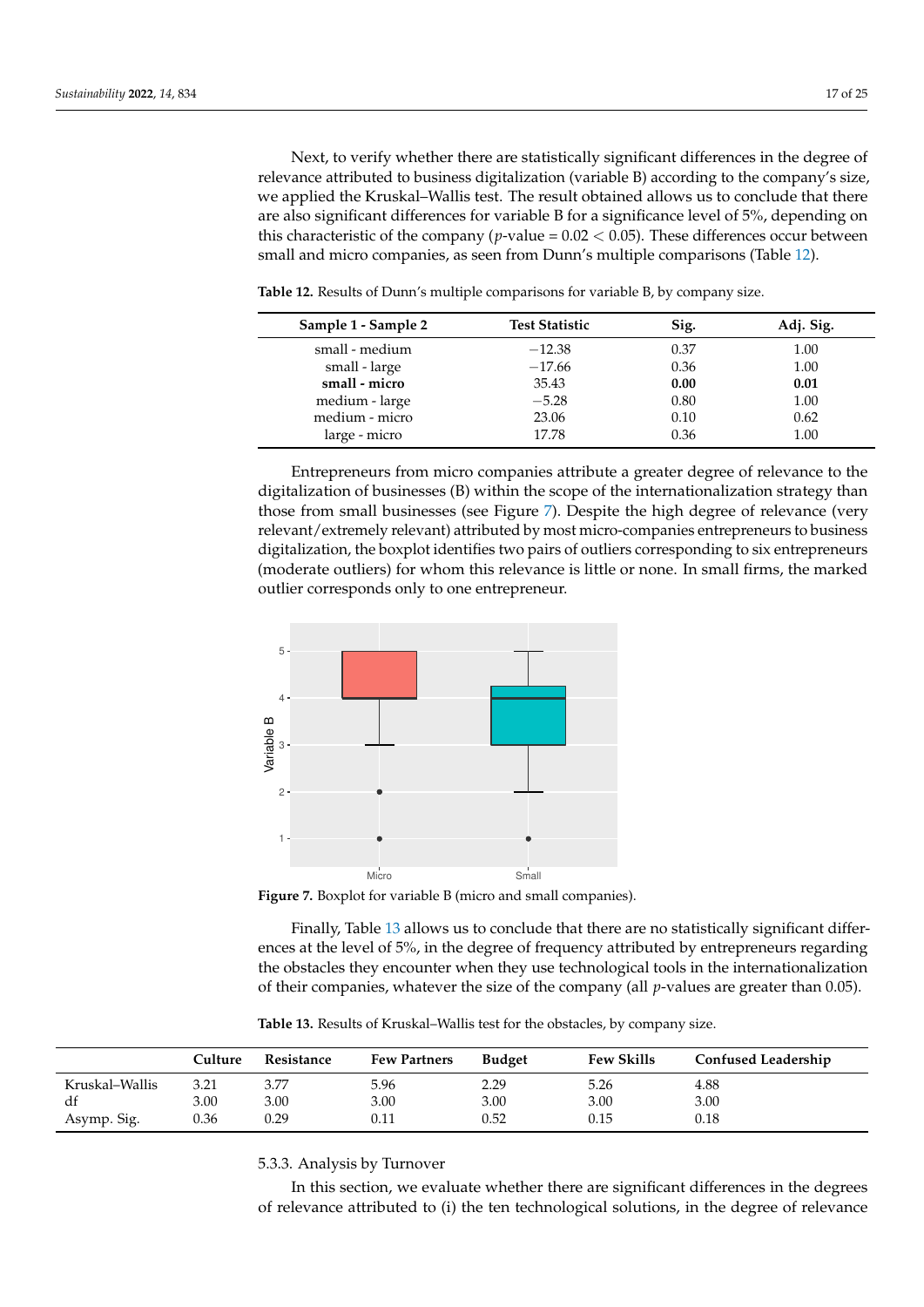attributed to (ii) business digitalization and (iii) in the degree of the frequency with which the entrepreneurs face the six obstacles, according to the percentage of business in the company resulting from the internationalization (turnover).

So we start by evaluating whether the degree of relevance attributed to the ten technological categories is different depending on whether the turnover is less than 50% or greater than or equal to 50%. According to the results presented in Table [14](#page-17-0) resulting from the application of the Mann–Whitney test, we can conclude that there are significant differences, at a level of significance of 10%, concerning the BI solution ( $p$ -value =  $0.06 < 0.10$ ).

<span id="page-17-0"></span>**Table 14.** Results of Mann–Whitney test for technological tools, by turnover.

|                        | E-Comm  | <b>Cloud Solutions</b> | <b>Big Data</b> | <b>IoT</b> Sensors | 3D Printing | VR AR<br>---------- | <b>Robotics Automation</b> | <b>Agile Tools</b> | BI      | AI      |
|------------------------|---------|------------------------|-----------------|--------------------|-------------|---------------------|----------------------------|--------------------|---------|---------|
| Mann-Whitney           | 6794    | 7343                   | 4664            | 5068               | 5174        | 5428                | 5754                       | 6791               | 5814    | 4923    |
| Wilcoxon               | 22019   | 22743                  | 15104           | 15508              | 16650       | 7984                | 18315                      | 22367              | 19675   | 15801   |
|                        | $-1.25$ | $-0.17$                | $-0.91$         | $-0.44$            | $-0.43$     | $-0.01$             | $-0.53$                    | $-0.78$            | $-1.91$ | $-1.49$ |
| Asymp. Sig. (2-tailed) | 0.21    | 0.87                   | 0.36            | 0.66               | 0.66        | 0.99                | 0.60                       | 0.43               | 0.06    | 0.14    |

It appears that the entrepreneurs who indicated the highest percentage of business resulting from internationalization are the ones who have the highest degree of relevance to the BI tool (Table [15\)](#page-17-1): 57.3% of those with more significant turnover  $(>=50.0\%)$  consider BI to be very or extremely relevant and 79.3% consider it at least relevant (against 69.3% that presents turnover < 50.0%). Moreover, 30.8% of the entrepreneurs that had a turnover < 50.0% consider BI not or little relevant (against 20.7% from those who had turnover  $\geq 50.0\%$ ).

<span id="page-17-1"></span>**Table 15.** Results of cross tabulation between turnover and BI.

|                 |           |                   |                     |                        | <b>Business Intelligence</b> |                      |                           |       |
|-----------------|-----------|-------------------|---------------------|------------------------|------------------------------|----------------------|---------------------------|-------|
|                 |           |                   | <b>Not Relevant</b> | <b>Little Relevant</b> | Relevant                     | <b>Very Relevant</b> | <b>Extremely Relevant</b> | Total |
|                 | ${<}50\%$ | Count             | 29                  | 22                     | 40                           | 39                   | 36                        | 166   |
|                 |           | % within Turnover | 17.5                | 13.3                   | 24.1                         | 23.5                 | 21.7                      | 100.0 |
| <b>Turnover</b> | $>50\%$   | Count             |                     | 10                     | 18                           | 25                   | 22                        | 82    |
|                 |           | % within Turnover | 8.5                 | 12.2                   | 22.0                         | 30.5                 | 26.8                      | 100.0 |
| Total           |           | Count             | 36                  | 32                     | 58                           | 64                   | 58                        | 248   |
|                 |           | % within Turnover | 14.5                | 12.9                   | 23.4                         | 25.8                 | 23.4                      | 100.0 |

Next, we assess whether the degree of relevance attributed to the digitalization of businesses by entrepreneurs is different depending on the turnover. The Mann–Whitney test (Table [16\)](#page-17-2) lets us conclude that for a significance level of 5%, there are statistically significant differences between the degree of relevance attributed to business digitalization (B) and turnover  $(p$ -value =  $0.04 < 0.05$ ). Because of this result, we built a crosstable between the two variables, which allowed us to conclude that the greater the degree of relevance (B) attributed by an entrepreneur to business digitalization, the higher the percentage of business resulting from internationalization (turnover).

<span id="page-17-2"></span>**Table 16.** Results of Mann–Whitney test for variable B, by turnover.

|                        | Turnover  |  |
|------------------------|-----------|--|
| Mann–Whitney           | 9353.00   |  |
| Wilcoxon               | 30,263.00 |  |
|                        | $-2.02$   |  |
| Asymp. Sig. (2-tailed) | 0.04      |  |

Regarding the percentage of business of the company that resulted from internationalization (turnover), we again applied the Mann–Whitney test to assess whether there are differences in the degree of frequency attributed by entrepreneurs regarding the obstacles they encounter when using technological tools in the internationalization of their companies. Table [17](#page-18-0) lets us conclude that there are no significant differences between the obstacles in the use of the technological tools and turnover (all *p*-values > 0.05); that is, the obstacles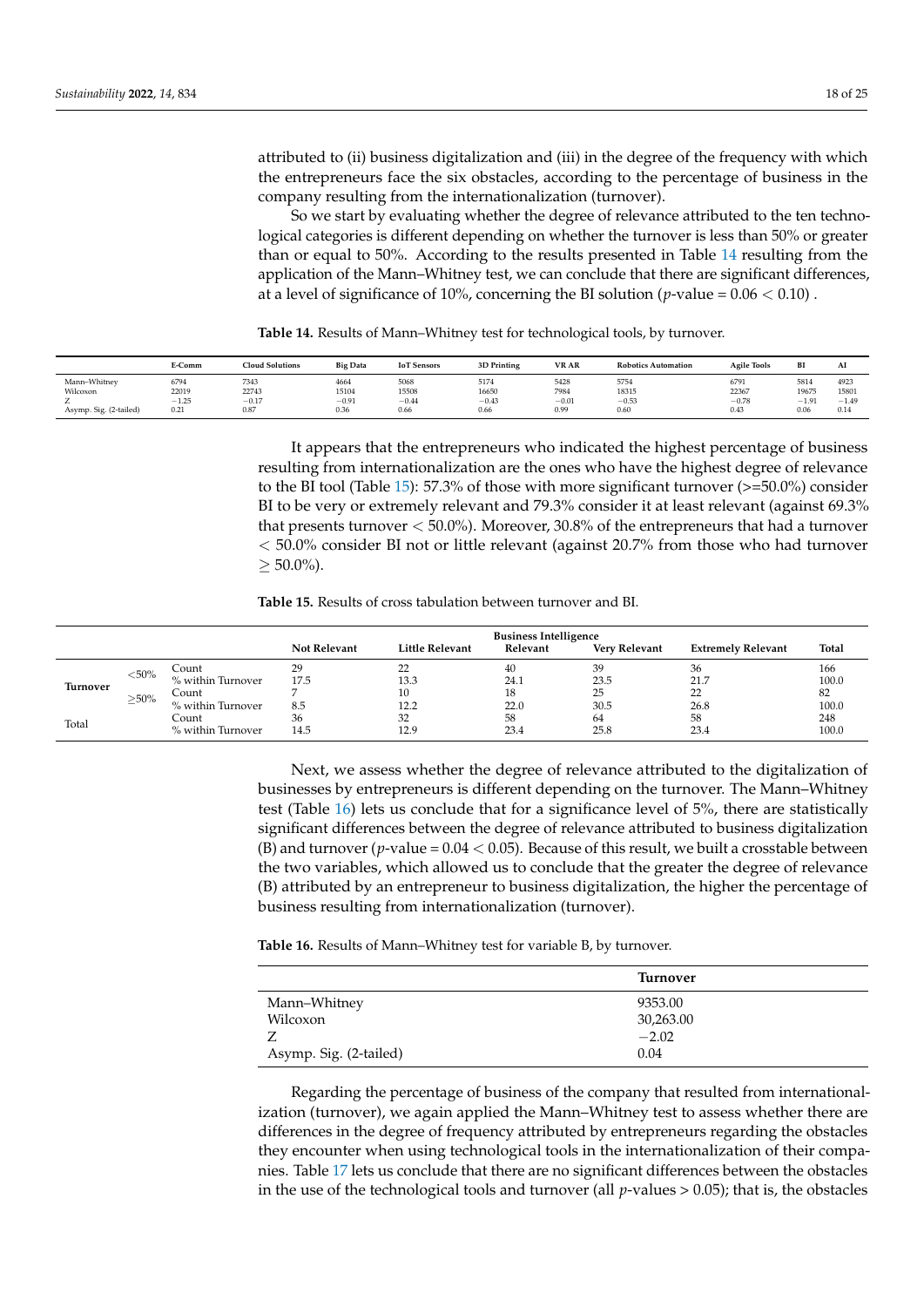encountered in the internationalization process did not influence the percentage of business resulting from it.

<span id="page-18-0"></span>**Table 17.** Results of Mann–Whitney test for obstacles by turnover.

|                        | Culture | Resistance | <b>Few Partners</b> | <b>Budget</b> | <b>Few Skills</b> | <b>Confused Leadership</b> |
|------------------------|---------|------------|---------------------|---------------|-------------------|----------------------------|
| Mann-Whitney           | 10201.5 | 10239.0    | 10782.5             | 9638.5        | 10357.5           | 10593.5                    |
| Wilcoxon               | 15872.5 | 31149.0    | 31692.5             | 30548.5       | 31267.5           | 31503.5                    |
|                        | $-0.85$ | $-0.79$    | $-0.04$             | $-1.62$       | $-0.63$           | $-0.30$                    |
| Asymp. Sig. (2-tailed) | 0.40    | 0.43       | 0.97                | 0.11          | 0.53              | 0.76                       |

# *5.4. Multivariate Analysis*

This section studies the relationships and interdependencies between the variables (RQ4) using the Kruskal–Wallis nonparametric test and an undirected network of correlations.

The previous sections found that the percentage of business resulting from internationalization (turnover) is only affected by the degree of relevance attributed to business digitalization (variable B) and BI technology. For this reason, it seemed to us of interest to assess whether turnover was influenced by the characteristics of the business (sector and company size). Analyzing turnover, by sector and company size, with the Kruskal–Wallis test, we conclude that there are no statistical differences ( $p$ -value = 0.844 and  $p$ -value = 0.337, respectively).

After careful analysis of the degrees of relevance attributed to business digitalization (variable B) and the technological tools for internationalization, as well as the degree of the frequency with which obstacles occurred when using these tools, we decided to assess the impact of variable B according to the characteristics of the companies (sector and size) through a graphical representation of the three referred variables (Figure [8\)](#page-18-1).

<span id="page-18-1"></span>

**Figure 8.** Frequencies of the degree of relevance assigned to business digitalization (B) by sector and company size.

Analyzing the representation obtained (Figure [8\)](#page-18-1), we can conclude that, whatever the sector of economic activity and company size, we find that the degree of relevance that entrepreneurs assigned to business digitalization (B) are for most of them at least relevant, these opinions being balanced for each sector taking into account the number of companies of each size. Regardless of the sector, they belong to micro companies attributed a greater degree of relevance to variable B than small companies.

Finally, we determine the relationships between the initial set of 17 ordinal variables (ten technological categories, six obstacles and variable B) by expressing their interdependencies. To this end, we built an undirected network of correlations based on Spearman rank-order correlations (Figure [9\)](#page-19-1).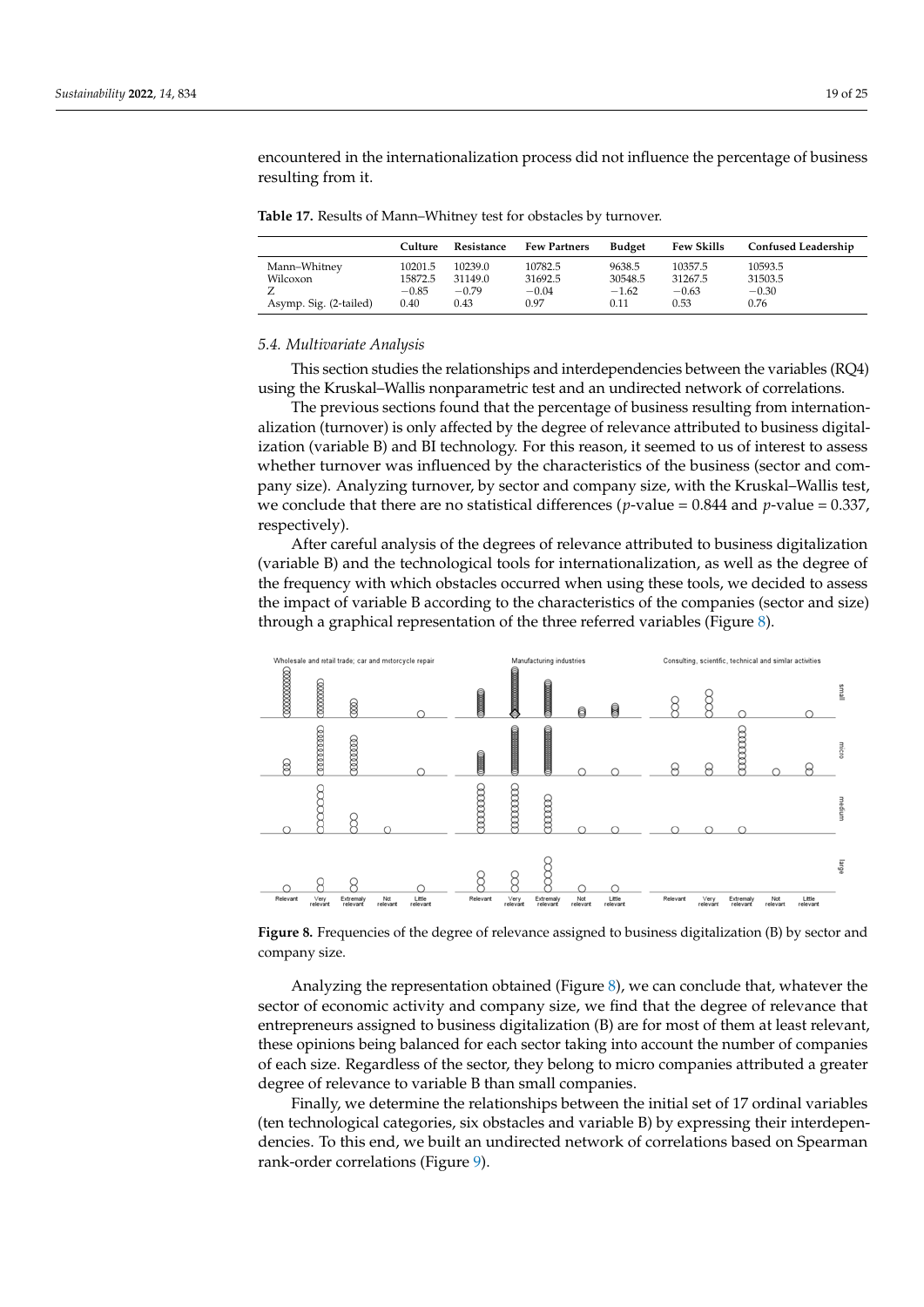<span id="page-19-1"></span>

**Figure 9.** Undirected network of correlations.

The undirected network of correlations built is composed of 17 nodes (variables) and 136 edges (correlations). The nodes size is ranked by total degree, i.e., the bigger the node (variable), the higher number of correlations with other variables (nodes). The edges thickness is ranked and labeled with the correlation coefficient  $(r_s)$  (see Table [A2\)](#page-22-24).

Observing Figure [9,](#page-19-1) the existence of two clusters is evident: one consisting of obstacles (O1–O6) and the other by technological solutions (T1–T10) and variable B. As expected by previous results, we verified that this association is stronger between technologies (T1–T10) than between obstacles (O1–O6). It is also important to mention that, as for in the first cluster, variable B (degree of business digitalization) has a moderate association with T1, T2, and T3 (edges thicker). The thinner edges correspond to the associations between the variables of the two clusters; that is, the degree of relevance attributed to technological solutions by entrepreneurs is not associated with (it is independent of) the degree of frequency attributed by them regarding the obstacles found in the use of these tools during the internationalization process.

## <span id="page-19-0"></span>**6. Conclusions**

The importance of digital transformation has been increasing across the last years (Alves [\[13\]](#page-22-12)). The study focuses on integrating technological tools in international business practice and strategies and the obstacles encountered with introducing these new technologies. In the project within which this study was conducted, the goal was to develop a theoretical model that measures the enhancing factors of Portuguese business internationalization and to assess the most frequent barriers and constraints in this process. This study contributes to creating guidelines (the set of digital tools and the avoidable obstacles) for Portuguese companies interested in business internationalization. A posteriori, these guidelines could be integrated into the abroad companies interested in this process.

Although the qualitative analysis, i.e., the sentiment analysis, realized for the first research question, is preliminary, it shows that DT is an enhancer. DT helps to maintain closer relations, reaches new markets with much less investment, and creates excellent facilities in contact with customers and partners.

For the second research question, the results obtained show that the tools e-commerce (T1), agile tools (T8), BI (T9), cloud solutions (T2), and big data (T3) have the same importance given in the literature by Strange and Zucchella [\[5\]](#page-22-4), Neubert [\[6\]](#page-22-5) and Coviello et al. [\[7\]](#page-22-6). However, the 3D printing (T5) tool contradicts the international literature of Kraus et al. [\[2\]](#page-22-1). Perhaps one reason for this unexpected result is that the sectors of activities that responded to the survey are outside the industrial area, hence the difference in results.

It is also possible to conclude that the second research question is proven concerning business digitalization, being considered very relevant in business practice and the internationalization of business, as indicated by Schwertner [\[28\]](#page-23-3).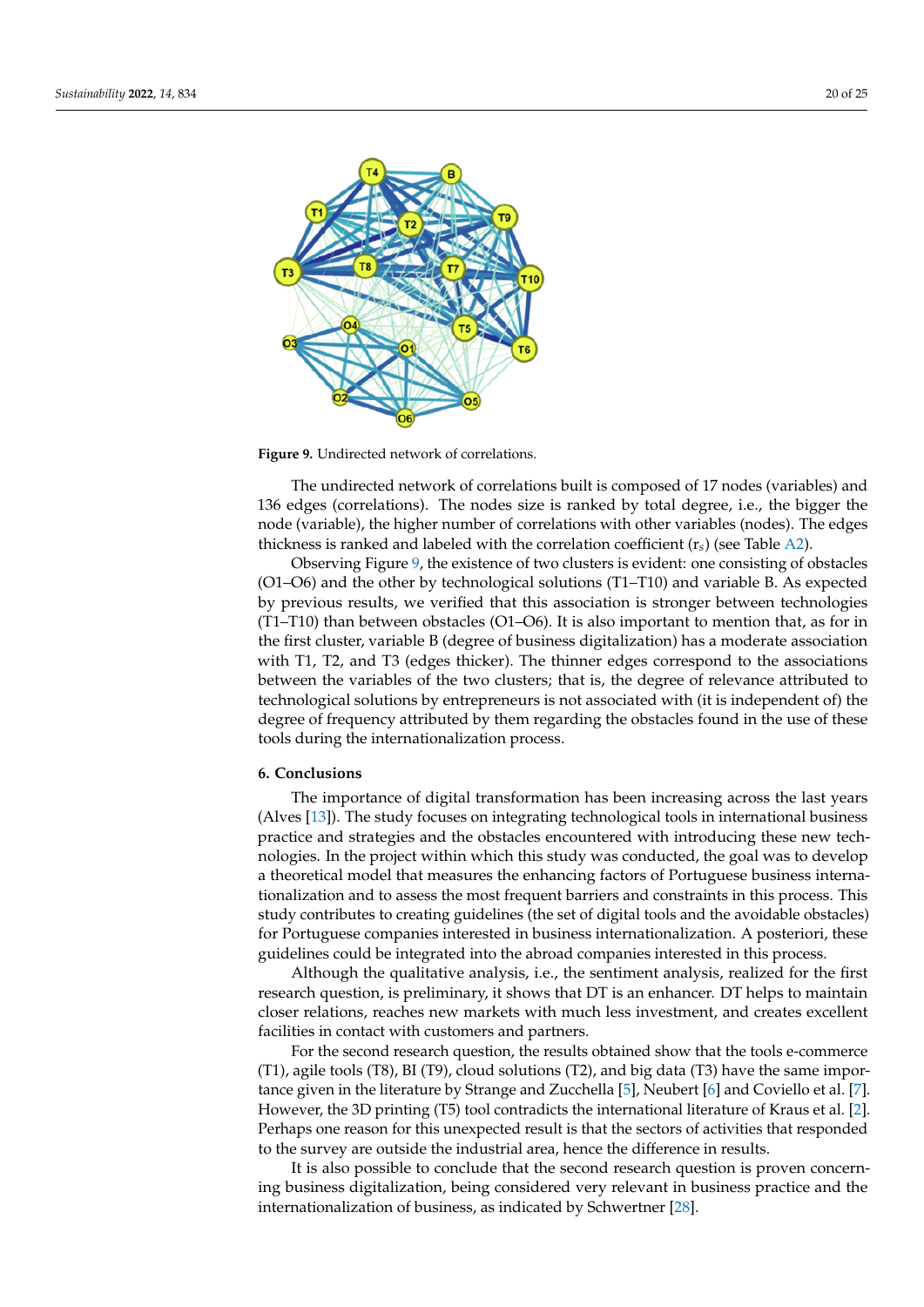Of the issues studied, the one in the second research question has to do with the obstacles (O1–O6) found in the use of technological tools (T1–T10) when implemented by international companies. The results obtained reveal that, in line with Singh [\[76\]](#page-24-19), Mergel et al. [\[77\]](#page-24-20) and Bucy et al. [\[78\]](#page-24-21) (problems with the introduction of digital transformation in companies), the degree of frequency of the obstacles encountered indicates the frequency entrepreneurship faced is relevant, that is, sometimes they face these pointed obstacles.

Regarding RQ3, the obstacles that we observed with a significance level of 5%, there is a statistically significant difference in the degree of frequency assigned to the obstacle "Resistance of managers" between the sectors. Entrepreneurs of "manufacturing industries" sector attaches a higher degree of frequency of resistance of the managers than the sector "consulting, scientific, technical and similar activities". In addition, regarding technological tools by company size, we only found differences for a significance level of 5% in robotics/automation: medium companies attribute a greater degree of relevance to robotics/automation than micro companies. When the study has to do with the degree of relevance assigned to business digitalization between small and micro companies, there are statistically significant differences (micro companies attribute a greater degree). The greater the degree of relevance (B) attributed by entrepreneurs to business digitalization, the higher the percentage of business resulting from internationalization (turnover). The entrepreneurs who indicated the highest percentage of business resulting from internationalization are the ones who have the highest degree of relevance to the BI tool.

Regarding RQ4, whatever the sector of economic activity and company size, we found that the degree of relevance that entrepreneurs assigned to business digitalization (B) is for most of them at least relevant, these opinions being balanced for each sector taking into account the number of companies of each size. We also observed that micro companies, regardless of the sector they belong to, attributed a greater degree of relevance to variable B than did small companies. The undirected network of correlations shows us the evident existence of two clusters: cluster of obstacles and cluster of technologies tools and variable degree of relevance attributed to business digitalization (B). It was found that this association is stronger among technologies than among obstacles. It is also important to mention that, as for in the first cluster, variable B has a moderate association with e-commerce, cloud solutions and big data. Finally, the degree of relevance attributed to technological solutions by entrepreneurs is not associated with (it is independent of) the degree of frequency attributed by them regarding the obstacles found in the use of these tools during the internationalization process.

This project was intended to develop a framework based on an empirical study that will be available, planned for Portuguese and European companies to facilitate business internationalization. This framework will be built upon some of the guidelines identified in this study and will help companies to avoid some obstacles.

The research limitations are related to the reduced number of conducted interviews. The analysis of these interviews allowed to infer that managers are not aware of the concept of digital transformation; rather, they are only aware of the isolated use of digital technologies in the internationalization process of the business. This limitation can bias, in some way, the qualitative results obtained. In addition to these limitations, the number of responses to the questionnaire by sector was also not homogeneous. Furthermore, it is necessary to collect further information about other sectors and define orientation guidelines.

This study contributes to the advancement of knowledge (i) theoretically, with the identification of the obstacles and possible guidelines—the most important included in the DT domain; and (ii) practically, with the framework.

For future work, it is intended to repeat the post-pandemic study to analyze the evolution of internationalization interconnected with digital transformation, the associated tools and whether the obstacles found in the present study remain or whether others emerge.

**Author Contributions:** Conceptualization, C.S.P., N.D., B.V. and F.M.; methodology C.S.P., N.D., B.V. and F.M.; validation, C.S.P., N.D., B.V. and F.M.; formal analysis, C.S.P., N.D., B.V. and F.M.; data curation, C.S.P., N.D., B.V. and F.M.; writing—original draft preparation, C.S.P., N.D., B.V. and F.M.;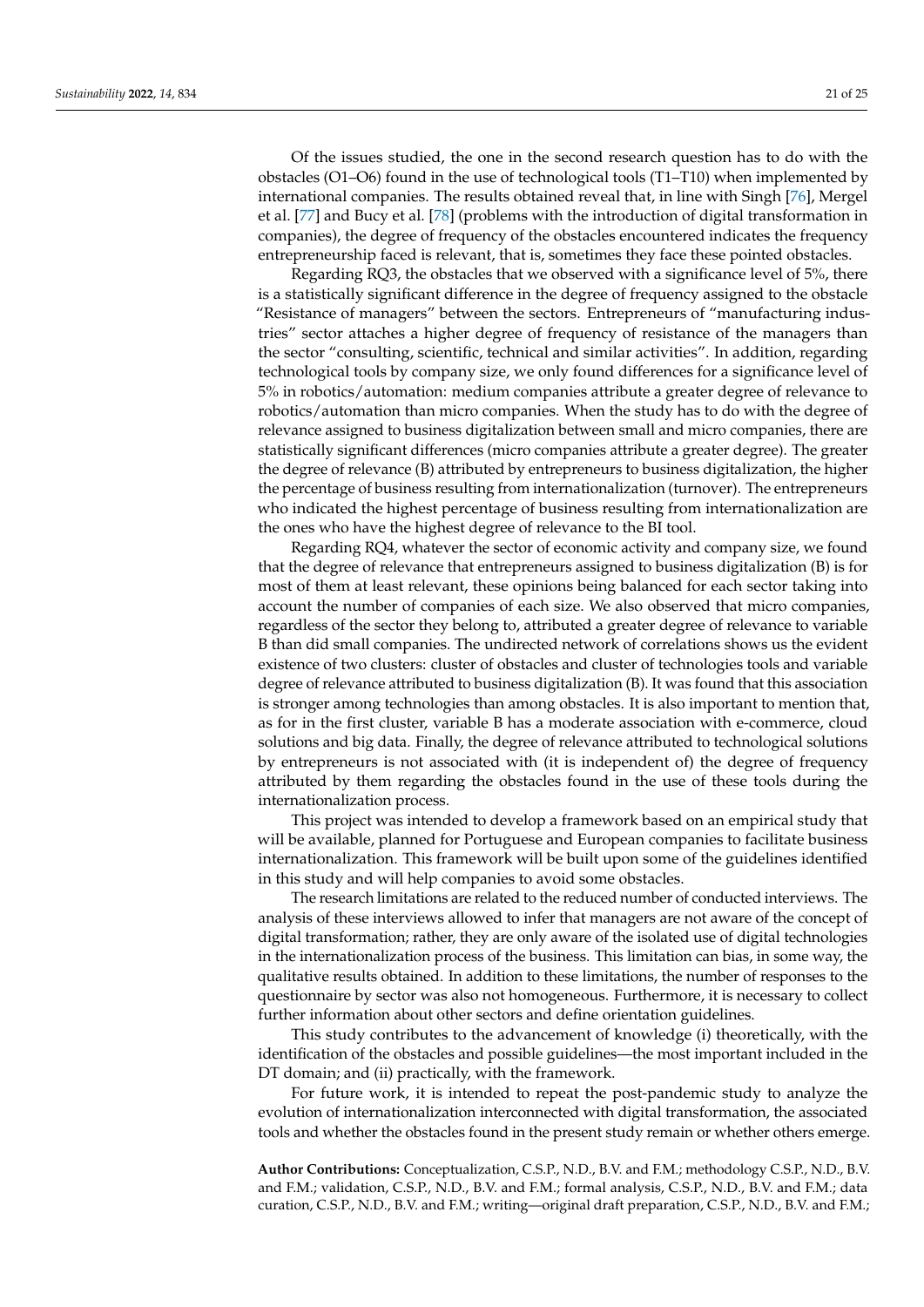writing—review and editing, C.S.P., N.D., B.V. and F.M.; supervision, C.S.P., N.D., B.V. and F.M.; project administration, C.S.P., N.D., B.V. and F.M. All authors have read and agreed to the published version of the manuscript.

**Funding:** This work was supported by the FEDER funds from COMPETE 2020 and Portuguese funds —PORTUGAL 2020. Project IEcPBI—Interactive Ecosystem for Portuguese Business Internationalization —POCI-01-0145-FEDER-032139.

**Institutional Review Board Statement:** Not applicable.

**Informed Consent Statement:** Not applicable.

**Data Availability Statement:** Data are contained within the paper.

**Conflicts of Interest:** The authors declare no conflict of interest.

# **Abbreviations**

The following abbreviations are used in this manuscript:

| SME         | small and medium enterprises  |
|-------------|-------------------------------|
| DT          | digital transformation        |
| 3D printing | three-dimensional printing    |
| IоT         | internet of things            |
| IT          | information technology        |
| 3G          | 3th generation                |
| 4G          | 4th generation                |
| 5G          | 5th generation                |
| AI          | artificial intelligence       |
| ML          | machine learning              |
| DL          | deep learning                 |
| VR          | virtual reality               |
| AR          | augmented reality             |
| IaaS        | infrastructure as a service   |
| PaaS        | platform as a service         |
| SaaS        | software as a service         |
| <b>NLP</b>  | natural language processing   |
| SD          | standard deviation            |
| CV          | coefficient of variation      |
| NA          | not applicable                |
| ВD          | business digitalization       |
| ВIМ         | building information modeling |

# **Appendix A**

<span id="page-21-0"></span>**Table A1.** Degree of relevance assigned to business digitalization (B).

|                    | Frequency | Percent | <b>Cumulative Percent</b> |
|--------------------|-----------|---------|---------------------------|
| Nothing relevant   | 8         | 2.6     | 2.6                       |
| Not very relevant  | 18        | 5.8     | 8.4                       |
| Relevant           | 71        | 22.9    | 31.3                      |
| Very relevant      | 113       | 36.5    | 67.7                      |
| Extremely relevant | 100       | 32.3    | 100.0                     |
| Total              | 310       | 100.0   |                           |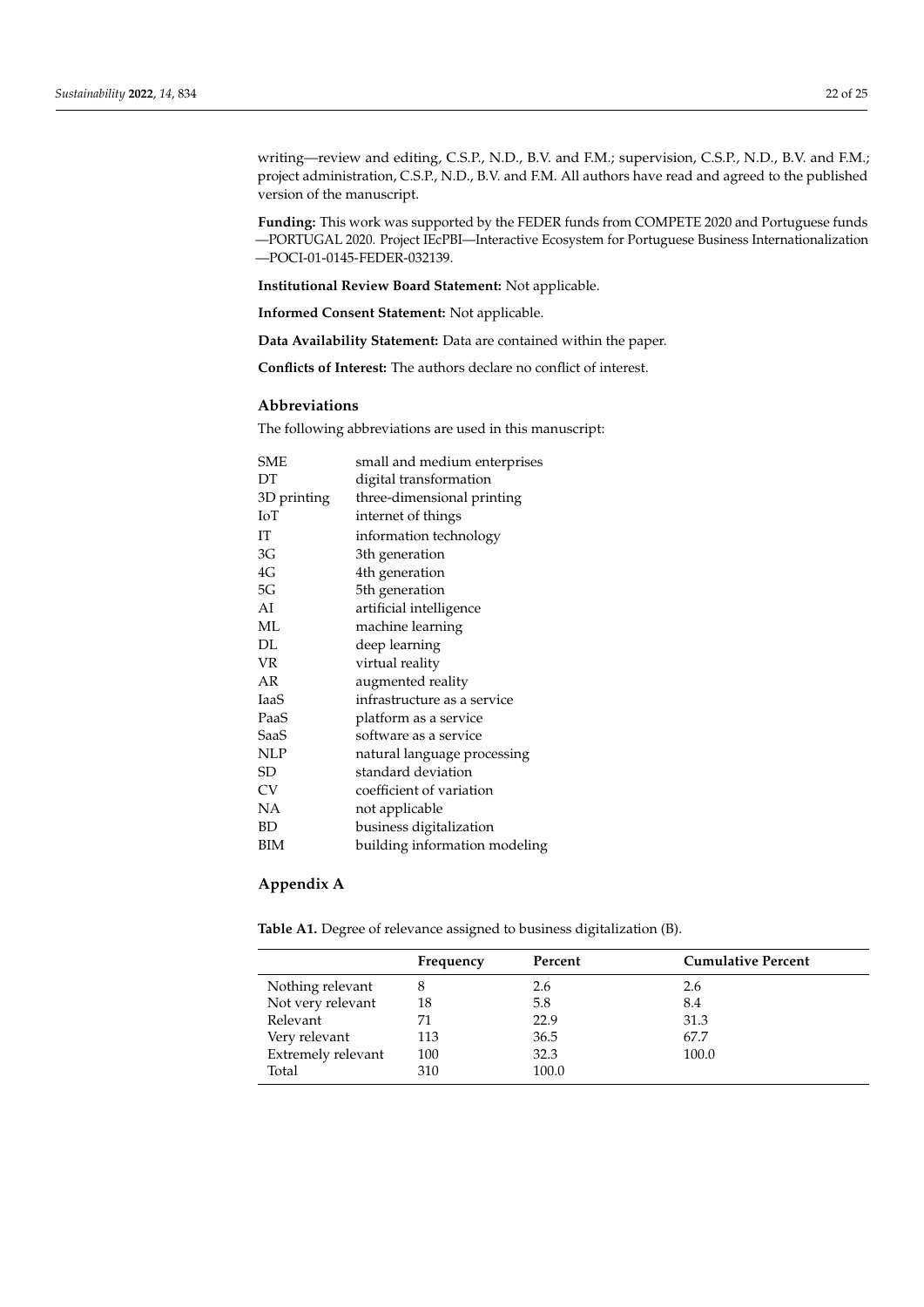<span id="page-22-24"></span>

|                 | Table A2. Spearman's correlations. |           |                |           |                |                |         |         |                |            |           |           |                |                |           |                |
|-----------------|------------------------------------|-----------|----------------|-----------|----------------|----------------|---------|---------|----------------|------------|-----------|-----------|----------------|----------------|-----------|----------------|
|                 | <b>T1</b>                          | <b>T2</b> | T <sub>3</sub> | <b>T4</b> | T <sub>5</sub> | T <sub>6</sub> | T7      | T8      | T <sub>9</sub> | <b>T10</b> | <b>O1</b> | <b>O2</b> | O <sub>3</sub> | O <sub>4</sub> | <b>O5</b> | O <sub>6</sub> |
| T1              | 1.00                               | 0.54      | 0.56           | 0.47      | 0.34           | 0.40           | 0.30    | 0.34    | 0.35           | 0.37       | $-0.02$   | $-0.06$   | $-0.05$        | 0.03           | $-0.02$   | $-0.03$        |
| T <sub>2</sub>  | 0.54                               | 1.00      | 0.78           | 0.61      | 0.48           | 0.50           | 0.44    | 0.53    | 0.49           | 0.52       | $-0.05$   | $-0.07$   | $-0.11$        | 0.06           | 0.02      | 0.03           |
| T3              | 0.56                               | 0.78      | 1.00           | 0.71      | 0.53           | 0.55           | 0.49    | 0.56    | 0.55           | 0.65       | 0.00      | 0.01      | $-0.07$        | 0.04           | 0.05      | 0.11           |
| T4              | 0.47                               | 0.61      | 0.71           | 1.00      | 0.63           | 0.67           | 0.65    | 0.46    | 0.54           | 0.62       | $-0.02$   | $-0.07$   | $-0.14$        | 0.02           | 0.10      | 0.08           |
| T5              | 0.34                               | 0.48      | 0.53           | 0.63      | 1.00           | 0.78           | 0.68    | 0.50    | 0.48           | 0.63       | 0.01      | 0.01      | $-0.07$        | 0.02           | 0.06      | 0.11           |
| T <sub>6</sub>  | 0.40                               | 0.50      | 0.55           | 0.67      | 0.78           | 1.00           | 0.62    | 0.48    | 0.48           | 0.66       | $-0.04$   | $-0.05$   | $-0.10$        | $-0.04$        | 0.07      | 0.08           |
| T7              | 0.30                               | 0.44      | 0.49           | 0.65      | 0.68           | 0.62           | 1.00    | 0.59    | 0.49           | 0.64       | $-0.01$   | $-0.11$   | $-0.05$        | 0.04           | 0.07      | $-0.03$        |
| T8              | 0.34                               | 0.53      | 0.56           | 0.46      | 0.50           | 0.48           | 0.59    | 1.00    | 0.67           | 0.53       | 0.01      | $-0.05$   | $-0.08$        | 0.03           | 0.02      | $-0.01$        |
| T9              | 0.35                               | 0.50      | 0.55           | 0.54      | 0.48           | 0.48           | 0.49    | 0.67    | 1.00           | 0.63       | 0.03      | 0.04      | $-0.05$        | 0.08           | 0.11      | 0.04           |
| T <sub>10</sub> | 0.37                               | 0.52      | 0.65           | 0.62      | 0.63           | 0.66           | 0.64    | 0.53    | 0.63           | 1.00       | $-0.01$   | $-0.03$   | $-0.06$        | 0.08           | 0.08      | 0.02           |
| O1              | $-0.02$                            | $-0.05$   | 0.00           | $-0.02$   | 0.01           | $-0.04$        | $-0.01$ | 0.01    | 0.03           | $-0.01$    | 1.00      | 0.64      | 0.46           | 0.37           | 0.47      | 0.45           |
| O <sub>2</sub>  | $-0.06$                            | $-0.07$   | 0.01           | $-0.07$   | 0.01           | $-0.05$        | $-0.11$ | $-0.05$ | 0.04           | $-0.03$    | 0.64      | 1.00      | 0.47           | 0.34           | 0.40      | 0.60           |
| O <sub>3</sub>  | $-0.05$                            | $-0.11$   | $-0.07$        | $-0.14$   | $-0.07$        | $-0.10$        | $-0.05$ | $-0.08$ | $-0.05$        | $-0.06$    | 0.46      | 0.47      | 1.00           | 0.56           | 0.42      | 0.44           |
| O4              | 0.03                               | 0.06      | 0.04           | 0.02      | 0.02           | $-0.04$        | 0.04    | 0.03    | 0.08           | 0.08       | 0.37      | 0.34      | 0.56           | 1.00           | 0.43      | 0.40           |
| O <sub>5</sub>  | $-0.02$                            | 0.02      | 0.05           | 0.10      | 0.06           | 0.07           | 0.07    | 0.02    | 0.11           | 0.08       | 0.47      | 0.40      | 0.42           | 0.43           | 1.00      | 0.47           |
| O <sub>6</sub>  | $-0.03$                            | 0.03      | 0.11           | 0.08      | 0.11           | 0.08           | $-0.03$ | $-0.01$ | 0.04           | 0.02       | 0.45      | 0.60      | 0.44           | 0.40           | 0.47      | 1.00           |
| B               | 0.49                               | 0.43      | 0.45           | 0.35      | 0.20           | 0.25           | 0.17    | 0.28    | 0.38           | 0.28       | 0.01      | 0.03      | $-0.04$        | 0.08           | 0.05      | 0.07           |

## **References**

- <span id="page-22-0"></span>1. Gregory, G.D.; Ngo, L.V.; Karavdic, M. Developing e-commerce marketing capabilities and efficiencies for enhanced performance in business-to-business export ventures. *Ind. Mark. Manag.* **2019**, *78*, 146–157.
- <span id="page-22-1"></span>2. Kraus, S.; Palmer, C.; Kailer, N.; Kallinger, F.L.; Spitzer, J. Digital entrepreneurship: A research agenda on new business models for the twenty-first century. *Int. J. Entrep. Behav. Res.* **2018**, *25*, 353–375.
- <span id="page-22-2"></span>3. Iansiti, M.; Lakhani, K.R. The Truth About Blockchain. Avaliable online: <https://hbr.org/2017/01/the-truth-about-blockchain> (accessed on 21 November 2021).
- <span id="page-22-3"></span>4. Hervé, A.; Schmitt, C.; Baldegger, R. Internationalization and Digitalization: Applying digital technologies to the internationalization process of small and medium-sized enterprises. *Technol. Innov. Manag. Rev.* **2020**, *10*, 28–40.
- <span id="page-22-4"></span>5. Strange, R.; Zucchella, A. Industry 4.0, global value chains and international business. *Multinatl. Bus. Rev.* **2017**, *25*, 174–184.
- <span id="page-22-5"></span>6. Neubert, M. The impact of digitalization on the speed of internationalization of lean global startups. *Technol. Innov. Manag. Rev.* **2018**, *8*, 44–54.
- <span id="page-22-6"></span>7. Coviello, N.; Kano, L.; Liesch, P.W. Adapting the Uppsala model to a modern world: Macro-context and microfoundations. *J. Int. Bus. Stud.* **2017**, *48*, 1151–1164.
- <span id="page-22-7"></span>8. Kraus, S.; Jones, P.; Kailer, N.; Weinmann, A.; Chaparro-Banegas, N.; Roig-Tierno, N. Digital Transformation: An Overview of the Current State of the Art of Research. *SAGE Open* **2021**, *11*, 21582440211047576.
- <span id="page-22-8"></span>9. White, M. Digital workplaces: Vision and reality. *Bus. Inf. Rev.* **2012**, *29*, 205–214.
- <span id="page-22-9"></span>10. Bouncken, R.B.; Kraus, S.; Roig-Tierno, N. Knowledge-and innovation-based business models for future growth: Digitalized business models and portfolio considerations. *Rev. Manag. Sci.* **2021**, *15*, 1–14.
- <span id="page-22-10"></span>11. Hess, T.; Matt, C.; Benlian, A.; Wiesböck, F. Options for formulating a digital transformation strategy. *MIS Q. Exec.* **2016**, *15*, 123–139.
- <span id="page-22-11"></span>12. Bouwman, H.; Nikou, S.; Molina-Castillo, F.J.; de Reuver, M. The impact of digitalization on business models. *Digit. Policy Regul. Gov.* **2018**, *20*, 105–124.
- <span id="page-22-12"></span>13. Alves, A.M.R. The Impact of Digitalization on SMEs International Strategies: A Bibliometric Analysis. 2020. Avaliable online: [https://sigarra.up.pt/fep/pt/pub\\_geral.show\\_file?pi\\_doc\\_id=266800](https://sigarra.up.pt/fep/pt/pub_geral.show_file?pi_doc_id=266800) (accessed on 21 November 2021).
- <span id="page-22-13"></span>14. Muthuraman, S. Digital Business Models for Sustainability. *Gedrag Organ. Rev.* **2020**, *33*, 1095–1102.
- <span id="page-22-14"></span>15. Isensee, C.; Teuteberg, F.; Griese, K.M.; Topi, C. The relationship between organizational culture, sustainability, and digitalization in SMEs: A systematic review. *J. Clean. Prod.* **2020**, *275*, 122944.
- <span id="page-22-15"></span>16. Bai, C.; Quayson, M.; Sarkis, J. COVID-19 Pandemic Digitization Lessons for Sustainable Development of Micro-and Small-Enterprises. *Sustain. Prod. Consum.* **2021**, *27*, 1989–2001.
- <span id="page-22-16"></span>17. Denicolai, S.; Zucchella, A.; Magnani, G. Internationalization, digitalization, and sustainability: Are SMEs ready? A survey on synergies and substituting effects among growth paths. *Technol. Forecast. Soc. Chang.* **2021**, *166*, 120650.
- <span id="page-22-17"></span>18. Davis-Peccoud, J.; van den Branden, J.C. *Covid-19 Gives Sustainability a Dress Rehearsal*; Bain & Company: Boston, MA, USA, 2020.
- <span id="page-22-18"></span>19. Malhotra, N.; Nunan, D.; Birks, D. *Marketing Research: An Applied Approach*; Pearson: London, UK, 2017.
- <span id="page-22-19"></span>20. Sestino, A.; Prete, M.I.; Piper, L.; Guido, G. Internet of Things and Big Data as enablers for business digitalization strategies. *Technovation* **2020**, *98*, 102173.
- <span id="page-22-20"></span>21. Company, M..; Manyika, J. *Technology, Jobs, and the Future of Work*; McKinsey Insights: New York, NY, USA, 2017.
- <span id="page-22-21"></span>22. Valenduc, G.; Vendramin, P. Digitalisation, between disruption and evolution. *Transf. Eur. Rev. Labour Res.* **2017**, *23*, 121–134.
- <span id="page-22-22"></span>23. Huckstep, R. *Insurance of Things–How IoT Shows Prevention is Better Than Cure for Insurers*; InsurTech Weekly: 2016; Volume 39. Avaliable online: [https://www.the-digital-insurer.com/blog/insurtech-insurance-of-things-how-iot-shows-prevention-is-better](https://www.the-digital-insurer.com/blog/insurtech-insurance-of-things-how-iot-shows-prevention-is-better-than-cure-for-insurers/)[than-cure-for-insurers/](https://www.the-digital-insurer.com/blog/insurtech-insurance-of-things-how-iot-shows-prevention-is-better-than-cure-for-insurers/) (accessed on 21 November 2021).
- <span id="page-22-23"></span>24. Gong, C.; Ribiere, V. Developing a unified definition of digital transformation. *Technovation* **2021**, *102*, 102217.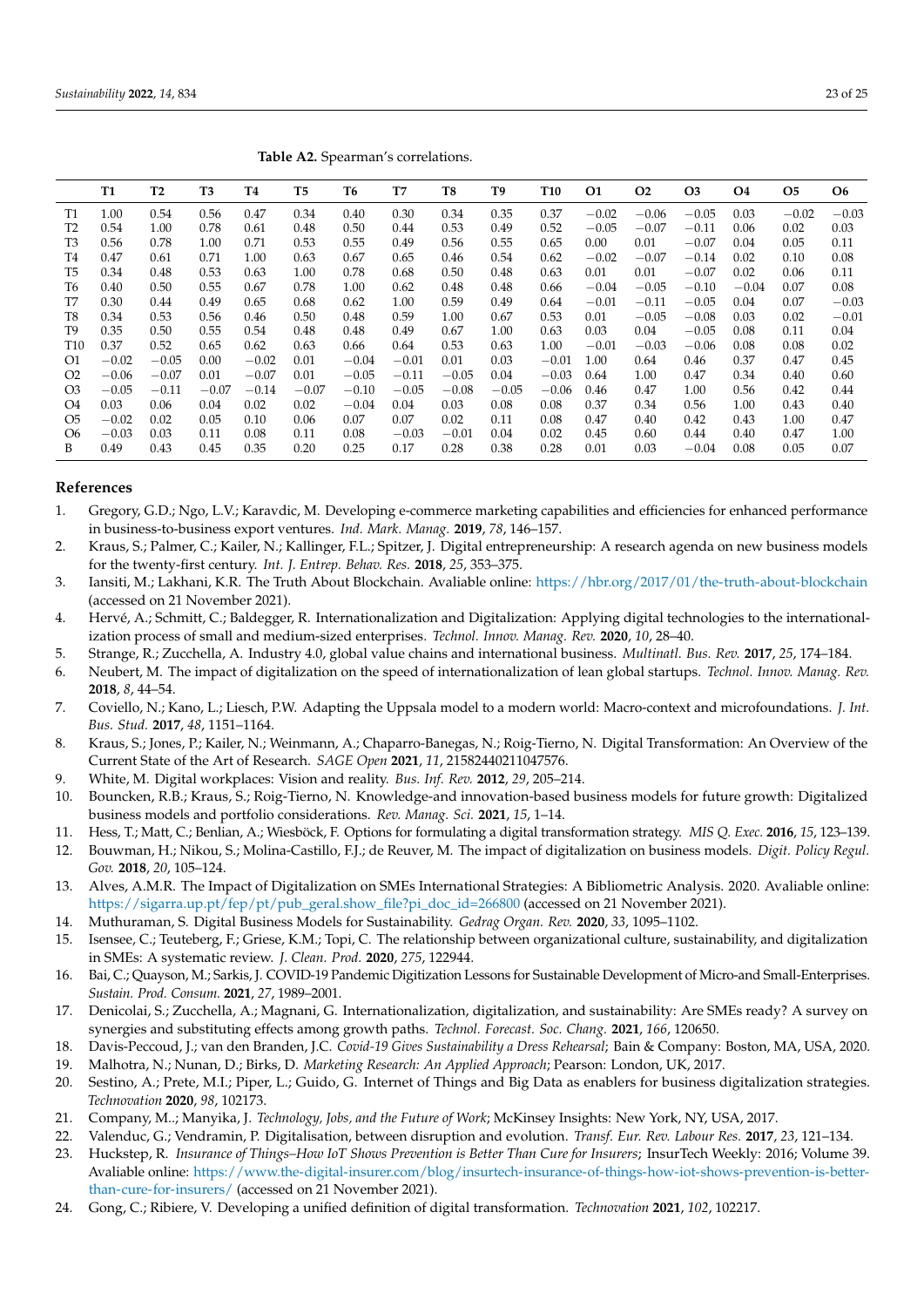- <span id="page-23-0"></span>25. Oswald, G.; Kleinemeier, M. *Shaping the Digital Enterprise*; Springer International Publishing: Cham, Switzerland, 2017.
- <span id="page-23-1"></span>26. Zavery, A. Google Cloud BrandVoice: Digital Transformation Isn't A Project, It's A Way Of Operating. *Frobes*, 22 January 2021.
- <span id="page-23-2"></span>27. Beneki, C.; Papastathopoulos, A.; Tsagris, M. The influence of web-based enterprise systems on SMEs' internationalization process. *Int. Bull. Bus. Adm.* **2011**, *12*, 51–65.
- <span id="page-23-3"></span>28. Schwertner, K. Digital transformation of business. *Trakia J. Sci.* **2017**, *15*, 388–393.
- <span id="page-23-4"></span>29. Simkó, M.; Mattsson, M.O. 5G wireless communication and health effects—A pragmatic review based on available studies regarding 6 to 100 GHz. *Int. J. Environ. Res. Public Health* **2019**, *16*, 3406.
- <span id="page-23-5"></span>30. Samsung. 5G Vision. Available online: [https://images.samsung.com/is/content/samsung/p5/global/business/networks/](https://images.samsung.com/is/content/samsung/p5/global/business/networks/insights/white-paper/5g-vision/White-Paper_Samsung-5G-Vision.pdf) [insights/white-paper/5g-vision/White-Paper\\_Samsung-5G-Vision.pdf](https://images.samsung.com/is/content/samsung/p5/global/business/networks/insights/white-paper/5g-vision/White-Paper_Samsung-5G-Vision.pdf) (accessed on 1 July 2021).
- <span id="page-23-6"></span>31. Nordrum, A.; Clark, K.; Spectrum, I. 5G Bytes: Small Cells Explained. 2021. Available online: [https://www.fitce.gr/5g-bytes](https://www.fitce.gr/5g-bytes-small-cells-explained/)[small-cells-explained/](https://www.fitce.gr/5g-bytes-small-cells-explained/) (accessed on 21 November 2021).
- <span id="page-23-7"></span>32. Newsroom, S. Samsung's 6G white paper lays out the company's vision for the next generation of communications technology, 2020. Available online: [https://news.samsung.com/global/samsungs-6g-white-paper-lays-out-the-companys-vision-for-the](https://news.samsung.com/global/samsungs-6g-white-paper-lays-out-the-companys-vision-for-the-next-generation-of-communications-technology)[next-generation-of-communications-technology](https://news.samsung.com/global/samsungs-6g-white-paper-lays-out-the-companys-vision-for-the-next-generation-of-communications-technology) (accessed on 21 November 2021).
- <span id="page-23-8"></span>33. McCarthy, J.; Minsky, M.L.; Rochester, N.; Shannon, C.E. A proposal for the dartmouth summer research project on artificial intelligence, august 31, 1955. *AI Mag.* **2006**, *27*, 12–12.
- <span id="page-23-9"></span>34. Samuel, A.L. Some studies in machine learning using the game of checkers. *IBM J. Res. Dev.* **1959**, *3*, 210–229.
- <span id="page-23-10"></span>35. Bengio, Y.; Courville, A.; Vincent, P. Representation learning: A review and new perspectives. *IEEE Trans. Pattern Anal. Mach. Intell.* **2013**, *35*, 1798–1828.
- <span id="page-23-11"></span>36. Goodfellow, I.; Bengio, Y.; Courville, A. *Deep Learning*; MIT Press: Cambridge, MA, USA, 2016.
- <span id="page-23-12"></span>37. Ferreira, P.M.; Pernes, D.; Rebelo, A.; Cardoso, J.S. Desire: Deep signer-invariant representations for sign language recognition. *IEEE Trans. Syst. Man Cybern. Syst.* **2019**, *51*, 5830–5845.
- <span id="page-23-13"></span>38. Schmidhuber, J. Deep learning in neural networks: An overview. *Neural Netw.* **2015**, *61*, 85–117.
- <span id="page-23-14"></span>39. Cipresso, P.; Giglioli, I.A.C.; Raya, M.A.; Riva, G. The past, present, and future of virtual and augmented reality research: A network and cluster analysis of the literature. *Front. Psychol.* **2018**, *9*, 2086.
- <span id="page-23-15"></span>40. Chen, M.; Mao, S.; Zhang, Y.; Leung, V.C. *Big Data: Related Technologies, Challenges and Future Prospects*; Springer: Berlin, Germany, 2014.
- <span id="page-23-16"></span>41. Team, O. *Big Data Now: Current Perspectives from OReilly Radar*; O'Reilly Media: Sebastopol, CA, USA, 2011.
- <span id="page-23-17"></span>42. Gantz, J.; Reinsel, D. Extracting value from chaos. *IDC Iview* **2011**, *1142*, 1–12.
- <span id="page-23-18"></span>43. Labrinidis, A.; Jagadish, H.V. Challenges and opportunities with big data. *Proc. VLDB Endow.* **2012**, *5*, 2032–2033.
- <span id="page-23-19"></span>44. Armbrust, M.; Fox, A.; Griffith, R.; Joseph, A.D.; Katz, R.; Konwinski, A.; Lee, G.; Patterson, D.; Rabkin, A.; Stoica, I.; et al. A view of cloud computing. *Commun. ACM* **2010**, *53*, 50–58.
- <span id="page-23-20"></span>45. Ochian, A.; Suciu, G.; Fratu, O.; Voicu, C.; Suciu, V. An overview of cloud middleware services for interconnection of healthcare platforms. In Proceedings of the 2014 10th International Conference on Communications (COMM), Bucharest, Romania, 29–31 May 2014; pp. 1–4.
- <span id="page-23-21"></span>46. Uhl, A.; Gollenia, L.A. *Digital Enterprise Transformation: A Business-Driven Approach to Leveraging Innovative IT*; Routledge: London, UK, 2016.
- <span id="page-23-22"></span>47. Knight, G.A.; Cavusgil, S.T. Innovation, organizational capabilities, and the born-global firm. *J. Int. Bus. Stud.* **2004**, *35*, 124–141.
- <span id="page-23-23"></span>48. Dethine, B.; Enjolras, M.; Monticolo, D. Digitalization and SMEs' export management: Impacts on resources and capabilities. *Technol. Innov. Manag. Rev.* **2020**, *10*. doi:10.22215/timreview/1344.
- <span id="page-23-24"></span>49. Sebastian, I.M.; Ross, J.W.; Beath, C.; Mocker, M.; Moloney, K.G.; Fonstad, N.O. How big old companies navigate digital transformation. In *Strategic Information Management*; Routledge: London, UK, 2020; pp. 133–150.
- <span id="page-23-25"></span>50. Bondar, S.; Hsu, J.C.; Pfouga, A.; Stjepandić, J. Agile digital transformation of System-of-Systems architecture models using Zachman framework. *J. Ind. Inf. Integr.* **2017**, *7*, 33–43.
- <span id="page-23-26"></span>51. Pousttchi, K.; Gleiss, A.; Buzzi, B.; Kohlhagen, M. Technology impact types for digital transformation. In Proceedings of the 2019 IEEE 21st Conference on Business Informatics (CBI), Moscow, Russia, 15–17 July 2019; Volume 1, pp. 487–494.
- <span id="page-23-27"></span>52. Westerman, G.; Calméjane, C.; Bonnet, D.; Ferraris, P.; McAfee, A. *Digital Transformation: A Roadmap for Billion-Dollar Organizations*; MIT Center for Digital Business and Capgemini Consulting: 2011; Vollume 1, pp. 1–68. Available online: [https://www.capgemini.](https://www.capgemini.com/resources/digital-transformation-a-roadmap-for-billiondollar-organizations/) [com/resources/digital-transformation-a-roadmap-for-billiondollar-organizations/](https://www.capgemini.com/resources/digital-transformation-a-roadmap-for-billiondollar-organizations/) (accessed on 21 November 2021).
- <span id="page-23-28"></span>53. Bharadwaj, A.; El Sawy, O.A.; Pavlou, P.A.; Venkatraman, N. Digital business strategy: Toward a next generation of insights. *MIS Q.* **2013**, *37*, 471–482.
- <span id="page-23-29"></span>54. Pagani, M. Digital business strategy and value creation: Framing the dynamic cycle of control points. *Mis Q.* **2013**, *37*, 617–632.
- <span id="page-23-30"></span>55. Kane, G.C.; Palmer, D.; Phillips, A.N.; Kiron, D.; Buckley, N. *Strategy, Not Technology, Drives Digital Transformation*; MIT Sloan Management Review and Deloitte University Press: 2015; Volume 14. Available online: [https://www2.deloitte.com/cn/en/pages/](https://www2.deloitte.com/cn/en/pages/technology-media-and-telecommunications/articles/strategy-not-technology-drives-digital-transformation.html) [technology-media-and-telecommunications/articles/strategy-not-technology-drives-digital-transformation.html](https://www2.deloitte.com/cn/en/pages/technology-media-and-telecommunications/articles/strategy-not-technology-drives-digital-transformation.html) (accessed on 21 November 2021).
- <span id="page-23-31"></span>56. Ross, J.W.; Sebastian, I.; Beath, C.; Mocker, M.; Moloney, K.; Fonstad, N. Designing and Executing Digital Strategies. 2016. Available online: [https://www.semanticscholar.org/paper/Designing-and-Executing-Digital-Strategies-Ross-Sebastian/9845](https://www.semanticscholar.org/paper/Designing-and-Executing-Digital-Strategies-Ross-Sebastian/9845053c4cd6e2a9ce61988fc060517c933341ff) [053c4cd6e2a9ce61988fc060517c933341ff](https://www.semanticscholar.org/paper/Designing-and-Executing-Digital-Strategies-Ross-Sebastian/9845053c4cd6e2a9ce61988fc060517c933341ff) (accessed on 21 November 2021).